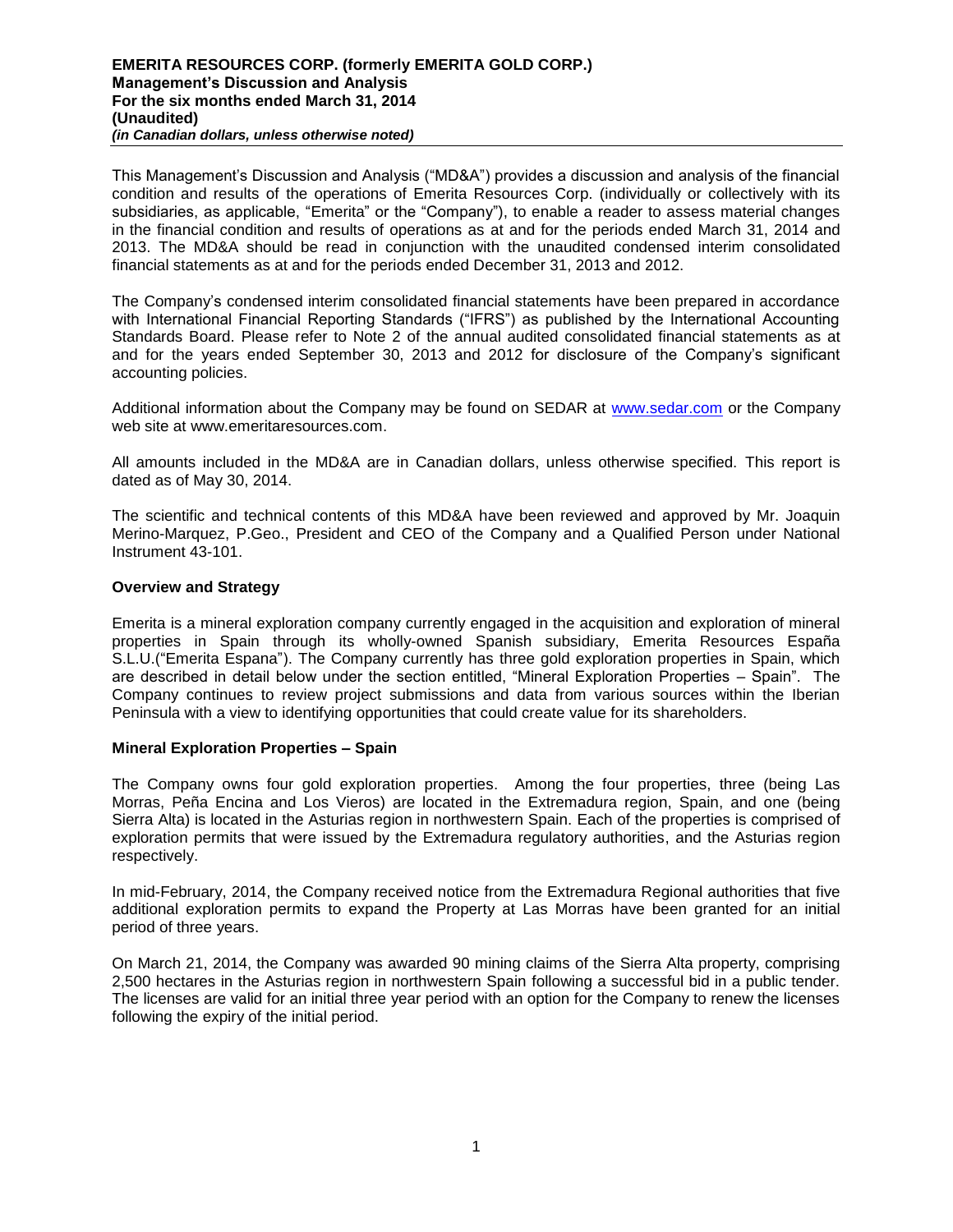### *Las Morras Property - Description*

The Las Morras Property, which is 100% owned by the Company, is comprised of one exploration permit that covers an area of 6,816 hectares and is located in the eastern part of the Badajoz province. More than 300 large gold nuggets and samples of high grade, gold-bearing quartz vein boulders have been identified by local farmers using metal detectors. Gold-bearing boulders ranging up to 0.5 metres ("m") in diameter have been identified. Other than the exploration activities carried out by the Company and prospecting by local residents, there is no history of exploration on the Las Morras Property; however, Roman-era gold mine workings have been identified within the Property. In April 2013, the Company submitted five new exploration applications to the mines bureau of the Extremadura Regional Government covering an area adjacent to its Las Morras exploration permit. The applications were accepted in June 2013 and permits were granted in February 2014. The Property was expanded because the geochemical anomalies comprising the Northwestern area trends off the Property and there have been a number of additional areas where gold nuggets have been observed and historical workings identified outside of the existing property boundary. The new area will cover nearly 45,000 hectares totaling 1,500 claims that are grouped in five new exploration permits named "Manchuela", "El Alandre", "Matajarda", "Las Matillas" and "Garbayuela". See Figure 1 below.



**Figure 1: Las Morras Project Geology and Land Tenure with the original license area in red and new tenements in blue.**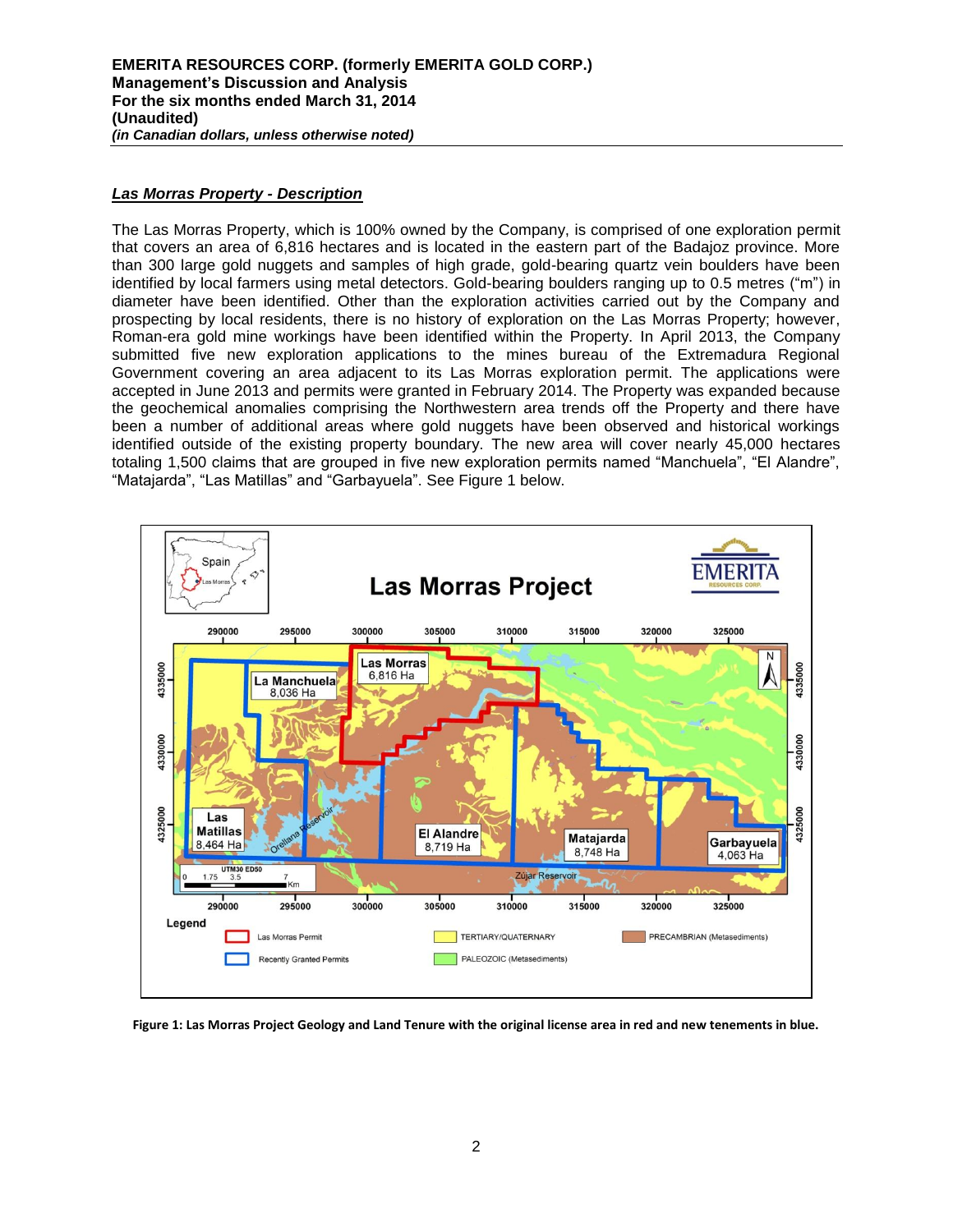### *Las Morras Property - Results*

### **Geophysical Survey**

Emerita has been exploring the Las Morras property since early 2013 and during the past year has undertaken a number of field exploration programs (see press releases dated February 7, 2013, April 8, 2013, August 29, 2013 and December 19, 2013). During the 2013 program, the Company's geologists demonstrated that gold anomalies extended beyond the limits of the existing claim boundary and became aware of other locations in the area where numerous gold nuggets have been identified. As a result, the Company submitted applications for, and was awarded, additional tenements as described above.

Geophysical surveying (VLF, IP and ERT) (note: Very Low Frequency – VLF; induced polarization – IP; Electrical Resistivity Tomography – ERT) was carried out during October and November 2013 to identify geophysical anomalies indicative of bedrock structures potentially related to mineral occurrences. The surveying was performed in both the Northwestern area and the Central area, where geochemical anomalies were previously identified.

The VLF surveying consisted of 27 line kilometers in both the Northwestern and Central areas, where measurements were taken every 10 meters. In the Northwestern area 8.9 linear kilometers were surveyed on 14 lines oriented in a north-south direction and ranging from 350 to 1,100 meters each. In the Central area 18.1 linear kilometers were surveyed on 20 lines oriented north-south and ranging from 550 to 1,100 meters each. The spacing between lines was determined according to the results of the geochemical campaign, ranging from 50 to 100 meters.

The IP and ERT surveying consisted in 10.4 linear kilometers in both the Northwestern and Central areas. Both the IP and ERT survey were measured simultaneously with the same device, following the same lines. The spacing between electrodes was 10 meters, which allows vertical readings up to 120 meters depth. In the Northwestern area, 5 lines were measured by IP and ERT, completing a total of 3,470 linear meters. The lines were north-south trending and had variable length from 630 to 950 meters. The spacing between lines was determined according to the results of the geochemical campaign, ranging from 100 to 450 meters.

The geophysical data, together with geological information and geochemical data from the two target areas, identified features that are interpreted to represent a shear zone system. This shear zone system is considered as a possible source of the gold found in the area. The geophysical anomalies are coincident with the geochemical anomalies found in the Central and NW areas. Furthermore, both the geochemical and geophysical anomalies are open along their strike, particularly to the East. The coincident geochemical/geophysical anomaly in the Central target area extends 1,200 meters long, is up to 90 meters wide and, based on the IP, extends to a depth of least 120 meters. In the Northwestern target area the anomalous body is 600 meters long, up to 80 meters wide and its continuity in depth is up to 100 meters based on the IP interpretation.

The identification of geophysical anomalous areas (i.e., faults zones and bodies of high resistivity and high chargeability) represent priority targets for trenching and drilling.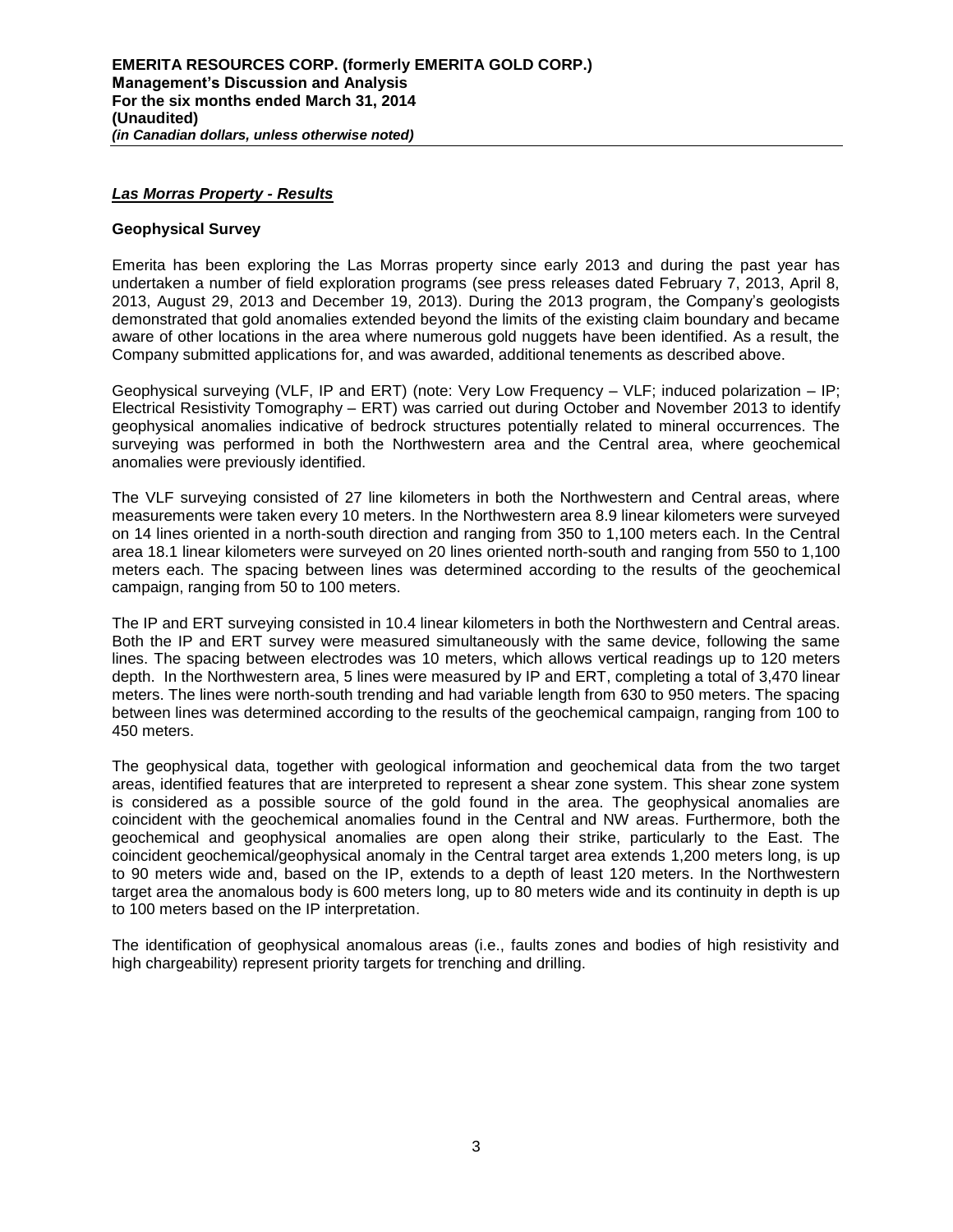### *Las Morras Property - Outlook*

The Company is continuing its Property-wide exploration on its 100% owned Las Morras property. As the result of the previous geochemical and geophysical exploration campaigns, two areas have been prioritized in the Las Morras property, the Central zone, which contains two target areas, and the Northwestern zone, which contains one target area.

The size of these targets are well over 1,100 m long by 90 m wide, oriented E-W. In order to expose the bedrock underneath of the regolith, the Company is planning to excavate a series of trenches.

The objective of the trenching program is to characterize the shear zone(s) and to obtain bedrock samples for gold analysis. Trenching is viewed as an effective precursor to drilling in this area as overburden appears to be relatively thin and generally less than 2 meters.

### *Peña Encina Property - Description*

The "Peña Encina" gold project is located on the Central Ridge of the La Codosera area. The western limit of the Property is the Portuguese border. The project comprises one exploration permit, which is about 65 km west of the town of Caceres and 180 km northeast of Lisbon. The Property covers 140 claims for a total of 4,140 ha and is easily accessible by road from Caceres, the largest city in the region. Compilation of the geological and geochemical data is ongoing and initial fieldwork will commence earlier next year.

La Codosera area is one of the renowned historic gold districts in Spain. It is known for having about a dozen former Roman workings for gold and several underground mines that were operated by a German company which produced gold for more than a decade in the 19th century. This area was a State Reserve for gold for many years and as such only accessible by government surveys until the property was declared "open" in 2010, which is when Emerita acquired the property through a public bid.

The Complejo Esquisto Grauvquico (CEG) crops out in the northern ridge of the Property. The CEG comprises a sequence of slates and greywackes. These rocks are interpreted as late Proterozoic age. They are overlain unconformably by more varied lithologies, including sandstones, dolomites and limestones, of Vendian or Cambrian age, which crop out in the Central and Southern Ridges.

The main structural feature in the area where "Peña Encina" is located is the La Codosera Synclinorium, which was formed during the ductile Hercynian deformation. It is represented by three parallel WNW-ESE trending ridges. During the year the activity on the Peña Encina property comprised two field campaigns to perform field mapping, sampling, geochemistry of rock samples, and verification work to assist with the ongoing compilation. The focus of the Company's work program to-date has been on advancing the Las Morras project.

## *Peña Encina Property – Outlook*

The Company is in the process of compiling historical data for the region and plans to commence geological and prospecting surveys on the Peña Encina property in 2014. There is a significant amount of data to compile including government sponsored surveys and data from historical mining activity. Most data is not in a digital format so the compilation and verification process is time consuming. The Company will meet administrative requirements to ensure the property is maintained in good standing.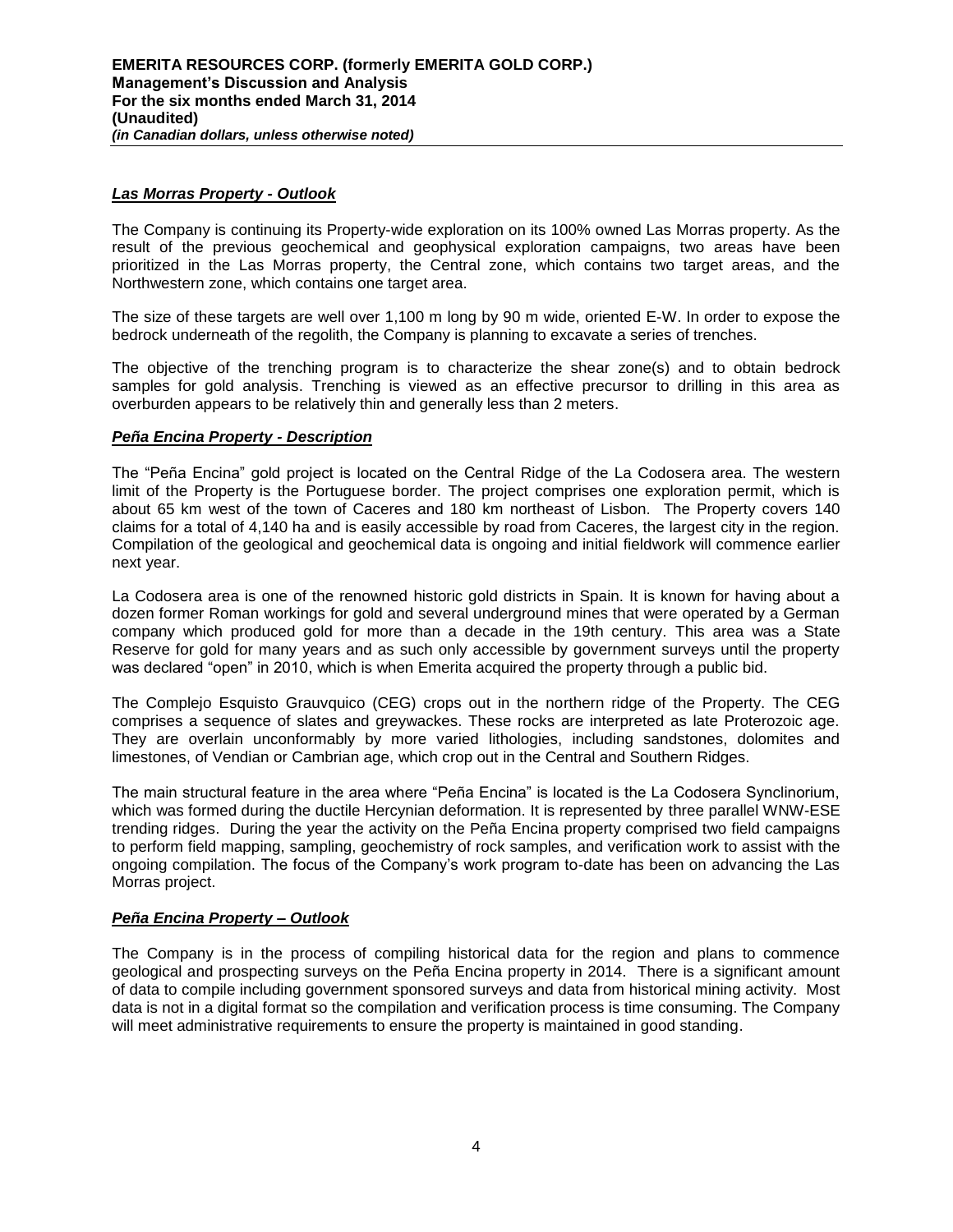### *Los Vieros Property - Description*

The Los Vieros Property is comprised of three exploration permits that cover an area of 23,175 hectares, which includes an area with extensive trenches attributed to the Romans. This is viewed as a low priority presently and the Company will focus on its existing licences

### *Los Vieros Property – Outlook*

Fieldwork by the Company has been limited to basic mapping and prospecting as the Company's work program is presently focused at the Las Morras Project. The Company will meet administrative requirements to maintain the Property in good standing.

For the following quarter, the exploration plan for the Los Vieros property will include compilation of historical data, and reconnaissance field campaigns. The exploration objective will be mapping and sampling areas with ancient workings and new areas with potential of hosting gold mineralization. The Company views the Los Vieros property as a lower priority and technical merit than more recently identified projects and does not intend to continue the exploration of this project.

### *Sierra Alta Property - Description*

The Sierra Alta Property is comprised of one exploration permits that cover an area of 2,500 hectares, totalling 90 claims in the Asturias region in northwestern Spain.



**Figure 1: Location of the Sierra Alta P.I. in the Asturias Region (NW Spain).**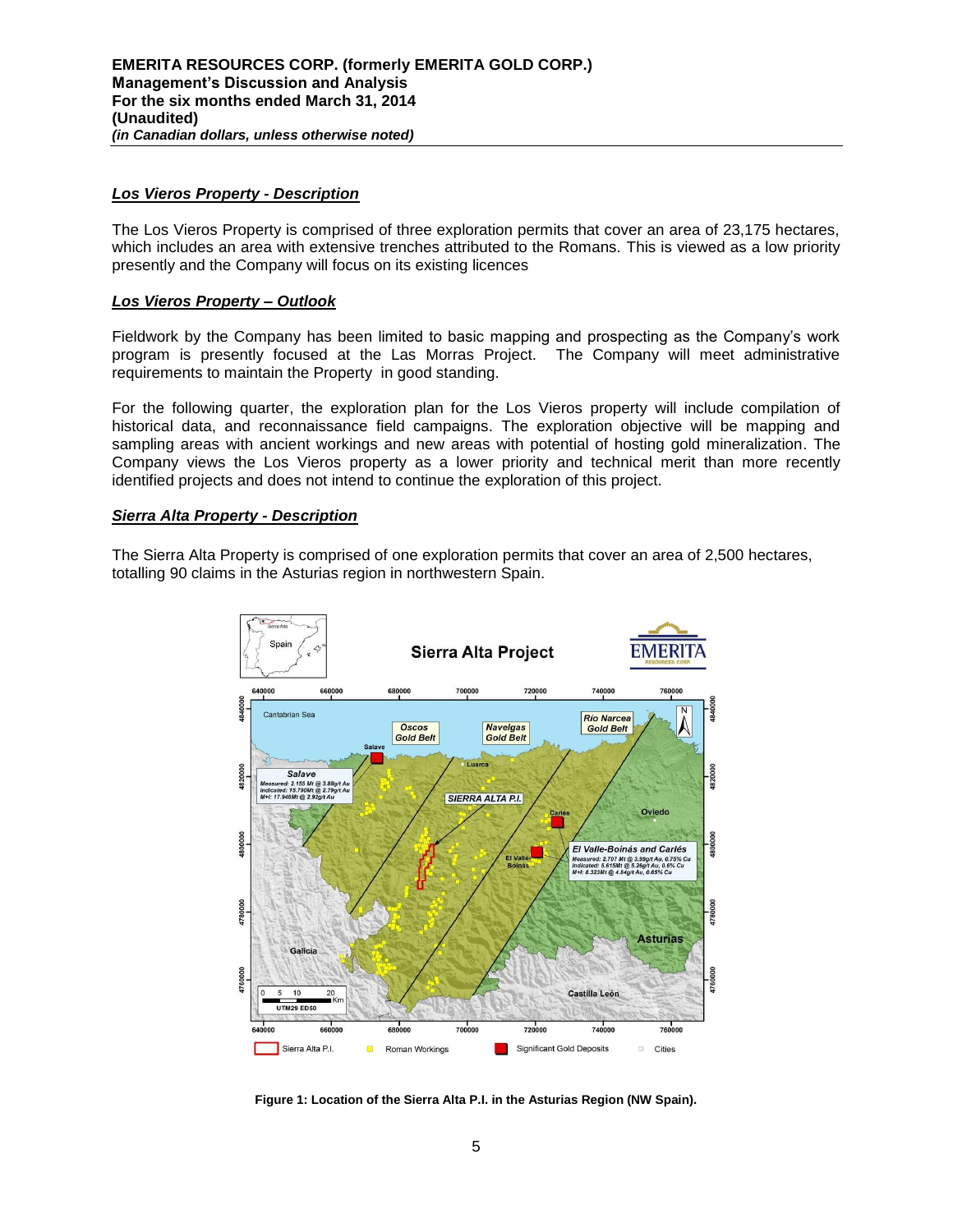The Asturias region has been a significant producer of gold and hosts two of the largest currently known deposits in the Iberian Peninsula, the Salave deposit and the El Valle-Boinas Carles deposit, both of which are in close proximity to the Sierra Alta Project. Gold in Asturias is hosted in three belts (Oscos, Navelgas and Rio Narcea) and occurs in high grade epithermal veins, skarns and as intrusive related gold deposits. The Sierra Alta project is located in the strongly mineralised Navelgas Gold Belt, which forms the central belt in Asturias and consists of structurally controlled Palaeozoic clastic sediments and carbonates intruded by felsic intrusive rocks (Figure 1).

The Salave deposit, which is currently being evaluated by Astur Gold Corp., is located 35 km from the Sierra Alta Project and has a mineral resource of 17.97 million tonnes grading 2.92 grams per tonne gold, comprising 1.7 million ounces of gold in the measured and indicated categories.

The EL Valle-Boinas Carles (EVBC) deposit, which lies 30 km to the east of Sierra Alta, produced over one million ounces of gold and 20,000 tonnes of copper before closure of the mine in 2006. The mine was re-commissioned in 2011 by Orvana Minerals Corp. and produced 80,541 ounces gold, 17.3 million pounds of copper and over one million ounces of silver during 2013 and is forecast to produce similar quantities in 2014.

Limited exploration was carried out in the Sierra Alta project area by Rio Narcea during the 1990s and in 2005-06 as part of an option agreement. Geological mapping during this program identified a large number of ancient Roman workings that align for over 10 km length along a NNE - SSW striking structure. These range from large pits, the largest of which is the Freita pit from which 29 million tonnes of material is estimated to have been mined, to relatively small trenches. Preliminary geological mapping by Emerita geologists identified, in addition to the old workings, widespread ferruginous breccias, jasperiod alteration and widespread silicification.

Rio Narcea also conducted soil sampling identifying a series of gold anomalies over a strike length of 8km. The largest is described as being 3km long and 300m wide and with a peak concentration of 1.2 parts per million gold (Figure 2).

Gold mineralisation at Sierra Alta has potential for very high grades demonstrated by a 1m rock chip sample reported by Rio Narcea that returned an astounding grade of 338 grams per tonne gold. Historical drilling on the property is limited to four holes located in a cluster near the La Freita working. The best result was LF-02, which intersected 14m grading 2.08 grams per ton gold.

Recent rock sampling by Emerita returned grades of up to 10.65 grams per tonne gold. Additionally the Emerita's team has carried out an aerial photos analysis of high resolution (0.5 m) digital elevation model (DEM), leading to new roman pit findings. Such pits will be mapped and sampled in the next field campaign.

Sierra Alta is located in an area with excellent access, no significant environmental restrictions and has no population centres within 5km of the property.

## *Sierra Alta Property - Outlook*

Emerita has not yet verified all the historical work done by Rio Narcea and does not intend to use this information for purposes other than planning and prioritizing exploration targets.

The Company is excited about the potential to find zones with exceptional grade along the untested strike length of the system at Sierra Alta, which extends for more than four kilometers based on the distribution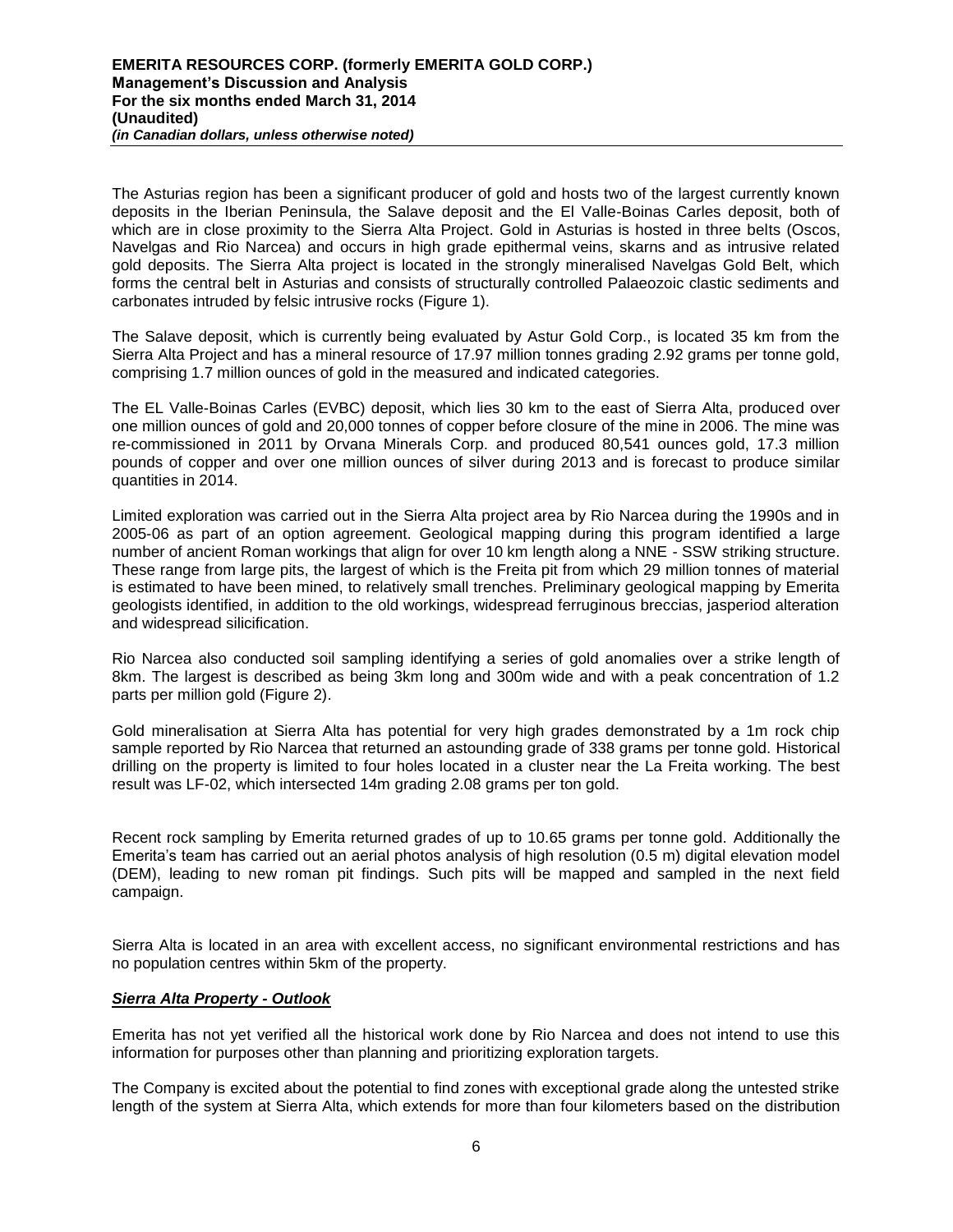of historical workings and soil anomalies. Initial sampling in an area having extensive Roman workings has confirmed that high grade gold values occur within the system."



**Figure 2: Detailed geological map of the Sierra Alta tenement block with summarised exploration data** 

## *New Project Evaluations*

The Company continues to review project submissions and data from various sources within the Iberian Peninsula with a view to identifying opportunities that could create value for its shareholders.

On May 22 the Company announced it has submitted a bid to acquire a 100% interest in the Aznalcollar Project, a 71 Mt Polymetallic VMS deposit located in the Iberian Pyrite Belt, in Andalusia, Southern Spain. The Government of Andalusia and the Province of Sevilla announced the public tender for the past producing property (Concurso público para la adjudicación de la explotación de la reserva de Aznalcóllar en la provincia de Sevilla) on January 16, 2014. based on bid documents submitted on April 16, 2014, a government panel has informed Emerita that it and one other bidder that participated in the tender have qualified for the first stage of the process by meeting the minimum financial requirements of the tender process. The government panel is now evaluating the merits of the initial technical proposals submitted by the two qualified companies. Only companies whose initial technical proposals are considered to have sufficient merit will continue to the second phase.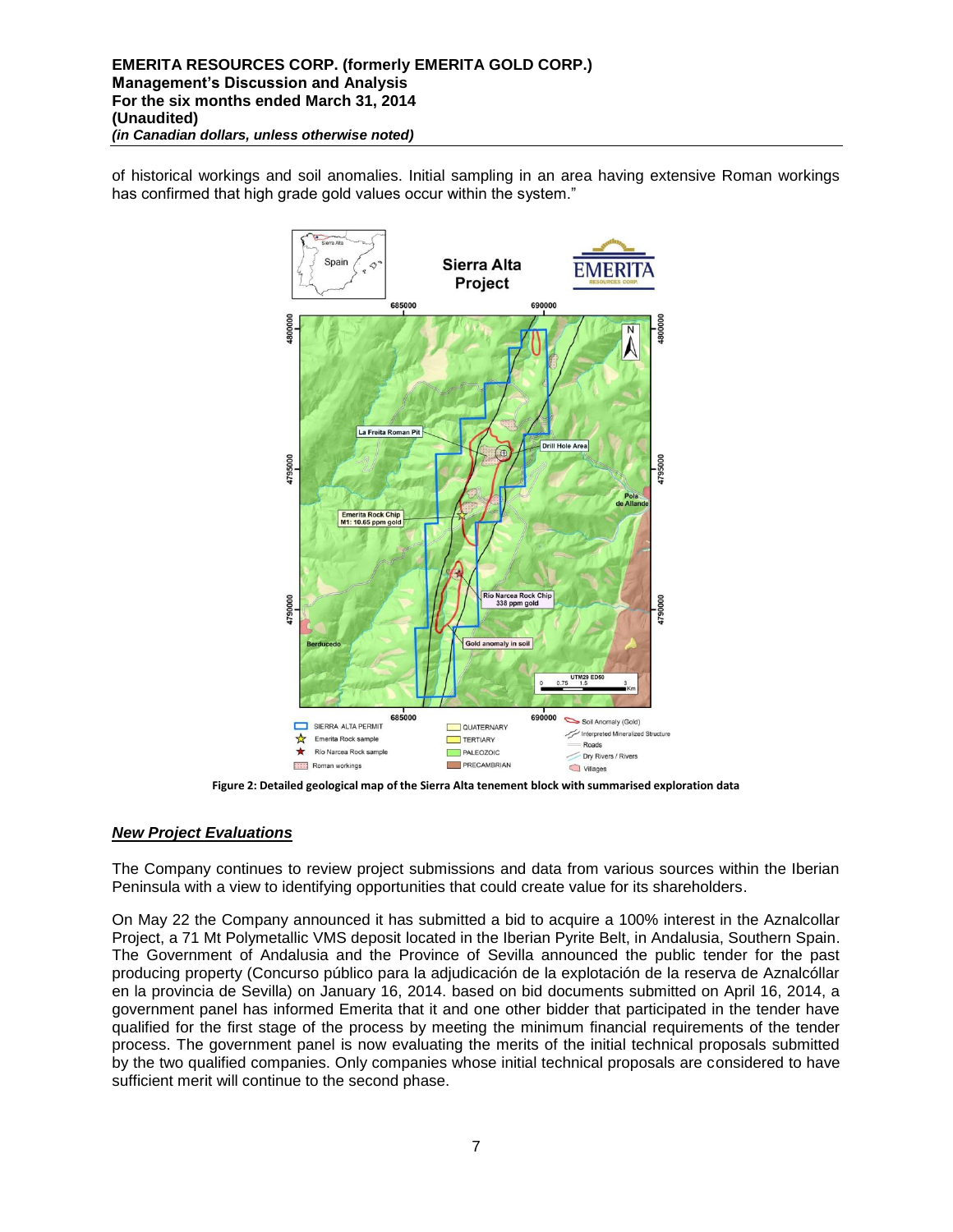#### **EMERITA RESOURCES CORP. (formerly EMERITA GOLD CORP.) Management's Discussion and Analysis For the six months ended March 31, 2014 (Unaudited)** *(in Canadian dollars, unless otherwise noted)*

The Aznacollar Project is a past producing property that hosted the Aznacollar and Los Frailes open pit zinc-lead-silver mines. The Los Frailes deposit was developed in the mid 1990s and the historical open pit mineral resource of the mine is estimated to be 71 million tonnes grading 3.86% zinc, 2.18% lead, 0.34% copper and 60ppm silver In addition, reports by the mine department during the operation of the mine indicate the existence of a higher grade portion of the resource that is estimated to contain 20 million tonnes grading 6.66% zinc, 3.87% lead, 0.29% copper and 84 ppm silver. The Aznacollar and Los Frailes deposits are open for further expansion by drilling at depth, as historical drilling was primarily constrained to depths accessible by open pit mining. A qualified person as defined in National Instrument 43-101 has not done sufficient work on behalf of Emerita to classify the historical estimate reported above as current mineral resources or mineral reserves and Emerita is not treating the historical estimate as current mineral resources or mineral reserves. The historical estimate should not be relied upon.

In order to prepare a solid technical proposal, Emerita's team compiled and processed historical information consisting in more than 240 drill holes totaling 70,000 m, with more than 4,800 geochemical assays. Based on this information a new 3D geological model and a conceptual underground mine plan was developed as part of the technical proposal. Special effort was dedicated to the environmental aspects of the project. Additionally, metallurgical data, infrastructure (water, power, paved access and existing buildings), transportation, social impact and commercialization were studied and related development plans incorporated into the technical proposal.

## **Liquidity and Capital Resources**

As at March 31, 2014, the Company had working capital of \$511,121, which included a cash and cash equivalent balance of \$558,493, amounts receivable of \$115,154, and prepaid expenses and advances of \$15,202, offset by accounts payable and accrued liabilities of \$177,728.

With the financing completed in the previous year, the Company has been able to meet its corporate and administrative expenses and complete its proposed exploration program. More funding is needed to meet the new exploration program.

## **Results of Operations**

During the three and six months ended March 31, 2014, the Company recorded a loss of \$471,516 and \$788,721, or \$0.01 and \$0.02 per share, compared with a loss of \$1,325,209 and \$1,382,444, or \$0.05 and \$0.10 per share, during the three and six months ended March 31, 2014. The decrease in losses was due to higher costs incurred in the prior year resulting from the completion of the RTO.

Expenses incurred during the three and six months ended March 31, 2014 included \$174,713 and \$336,194 in consulting and management fees; \$13,948 and \$23,073 in shareholders communications and filing fees; \$1,100 and \$2,074 share-based payment expenses related to vesting of one-fourth of options granted in August 2013; \$25,156 and \$68,339 in travel expense, largely related to travel to the Company's properties in Spain; \$20,433 and \$62,160 in office expenses due to change of management and offices; \$13,948 and \$23,073 in professional fees related to the preparation and audit of the Company's financial statements; and project evaluation expenses of \$172,173 and \$283,785 relating to the evaluation of mineral properties in Spain. During the three and six months ended March 31, 2014, project evaluation expenses of \$135,606 and \$331,232 were incurred relating to the evaluation of possible mineral properties within Spain.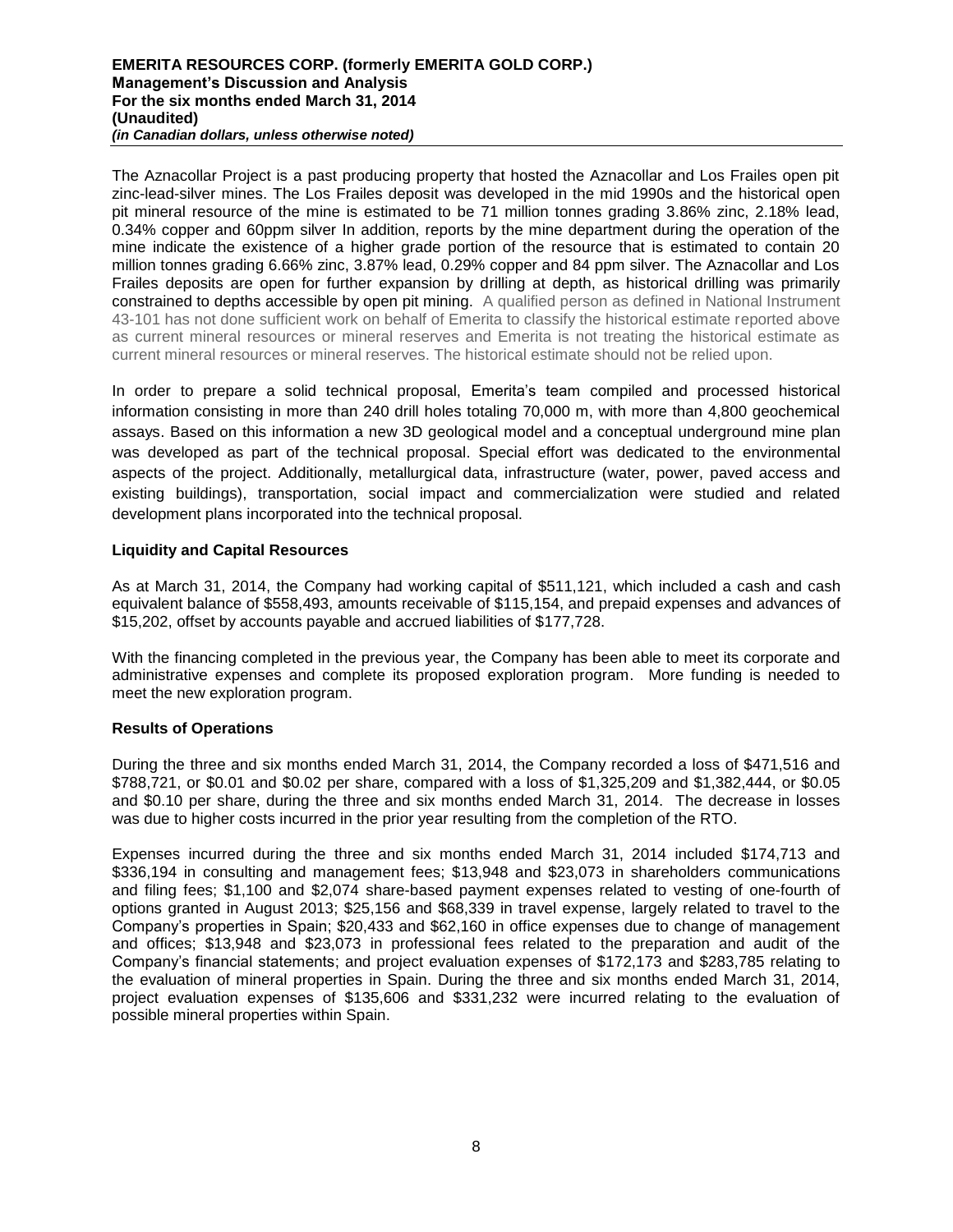Expenses incurred during the three and six months ended March 31, 2013 included \$745,682 transaction expenses, \$29,443 and 29,643 in shareholders communications and filing fees; and \$300,000 sharebased payment related to options granted in connection with the completion of the RTO; \$18,651 and 37,257 in travel expense, largely related to travel to the Company's properties in Spain, \$266,020 and \$276,020 in consulting and management fees, and \$13,487 in office expenses due to change of new management and offices; \$(24,242) and \$1,798 in professional fees related to the preparation and audit of the Company's financial statements and legal fees incurred setting up the Spanish subsidiary, adjusted legal fees previously incurred for the RTO. During the quarter, project evaluation expenses of \$169,611 were incurred relating to the evaluation of possible mineral properties within Spain.

Exploration and evaluation expenditures on the mineral exploration properties in Spain that the Company acquired have been capitalized.

## **Cash flows**

## *Three and six months ended March 31, 2014*

During the three and six months ended March 31, 2014, the Company used cash of \$485,723 and 801,008 on operating activities. Cash used in operating activities consisted mainly of new project evaluation expenses incurred on the Company's properties in Spain, and corporate general and administrative expenses.

During the three and six months ended March 31, 2014, investing activities used \$135,606 and \$334,190 which related to office equipment and general overhead for exploration and evaluation expenditures on the Company's properties in Spain.

There were no financing activities during the three and six months ended March 31, 2014.

## *Three and six months ended March 31, 2013*

During the three and six months ended March 31, 2013, the Company used cash of \$419,839 and \$432,926 in operating activities, which related to general and administrative expenses.

During the three and six months ended March 31, 2013, investing activities used \$162,347 and \$169,611 which related to general overhead for exploration and evaluation expenditures on the Company's properties in Spain.

During the three and six months ended March 31, 2013, financing activities generated \$3,224,176 as a result of the RTO and its concurrent financing.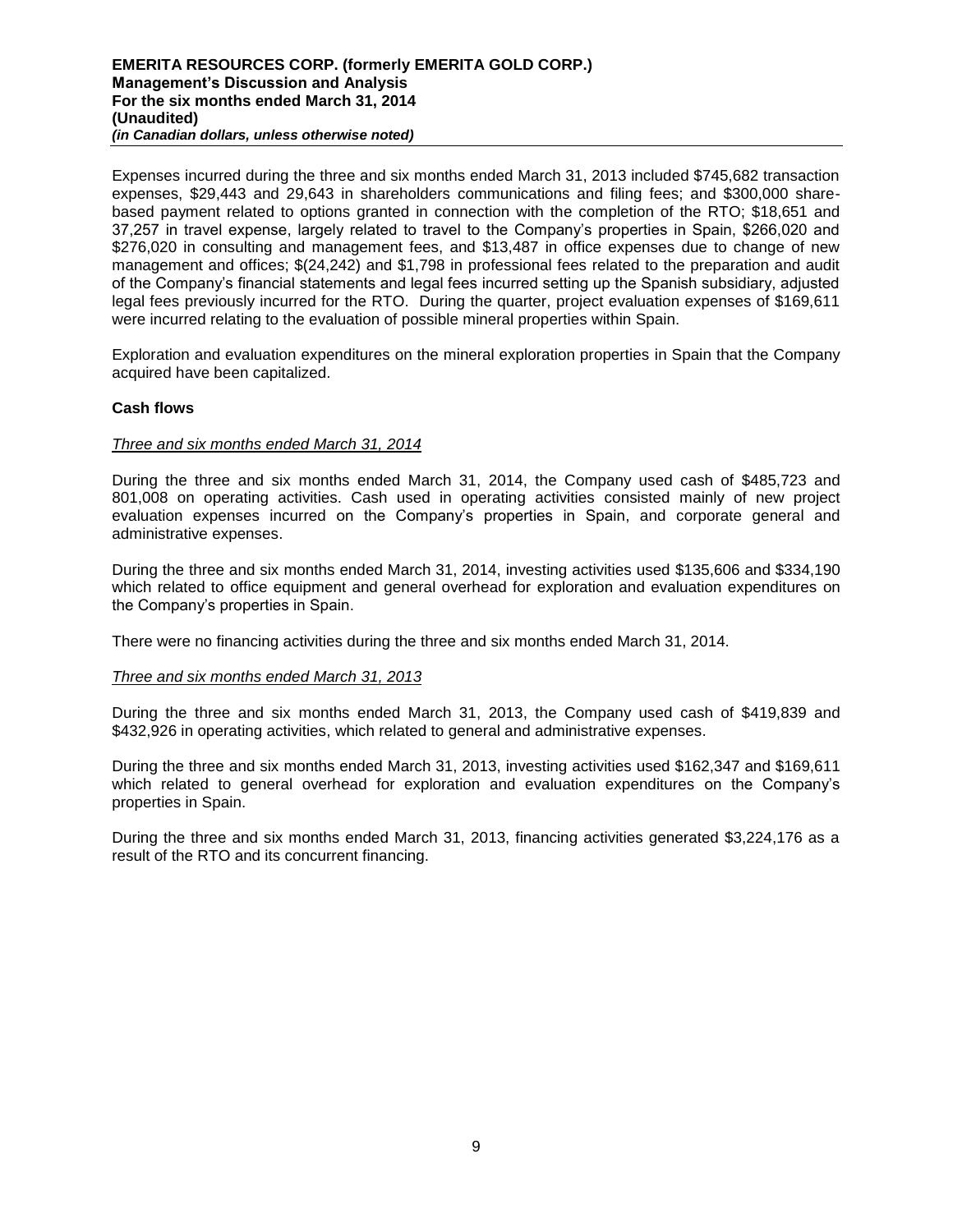## **Off-Balance Sheet Items**

As at March 31, 2014, the Company did not have any off-balance sheet items.

# **Select Annual Information**

Select annual financial information for the years ended September 30, 2013, 2012 and 2011 is presented in the table below:

|                                   | 2013        | 2012      | 2011      |
|-----------------------------------|-------------|-----------|-----------|
|                                   |             |           |           |
| Loss and comprehensive loss       | (2,033,058) | (89, 596) | (168)     |
| Loss per share, basic and diluted | (0.07)      | (0.01)    |           |
| Total assets                      | \$2,569,034 | \$235,666 | \$230,738 |
| Long-term liabilities             |             |           |           |

# **Select Quarterly Information**

Select quarterly financial information for the most recent eight quarters is presented in the table below:

| <b>Revenue</b><br>(1)<br>\$ | Operating<br>costs<br>D | Loss<br>S   | Loss per<br>share<br>⊅ | <b>Total assets</b> |
|-----------------------------|-------------------------|-------------|------------------------|---------------------|
|                             | 464,863                 | (471, 516)  | (0.01)                 | 1,794,826           |
|                             | 394,930                 | (317, 205)  | (0.01)                 | 2,258,845           |
|                             | 412,956                 | (409, 557)  | (0.01)                 | 2,569,034           |
|                             | 233,686                 | (241, 058)  | (0.01)                 | 2,928,079           |
|                             | 1,349,041               | (1,325,209) | (0.05)                 | 3,121,837           |
|                             | 54,846                  | (57, 235)   |                        | 277,516             |
|                             | 28,753                  | (29, 181)   |                        | 235,666             |
|                             | 39,182                  | (40, 048)   |                        | 171,152             |
|                             |                         |             |                        |                     |

Explanatory Notes:

- 1) The Company has no sales revenues.
- 2) The results for the periods ended March 31 through December 31, 2013 included the accounts of Fuller Capital Corp. subsequent to the closing of RTO.

## **Outstanding Share Data**

At May 30, 2014 the Company had 35,812,079 common shares issued and outstanding, 3,560,000 outstanding stock options and 200,000 outstanding warrants.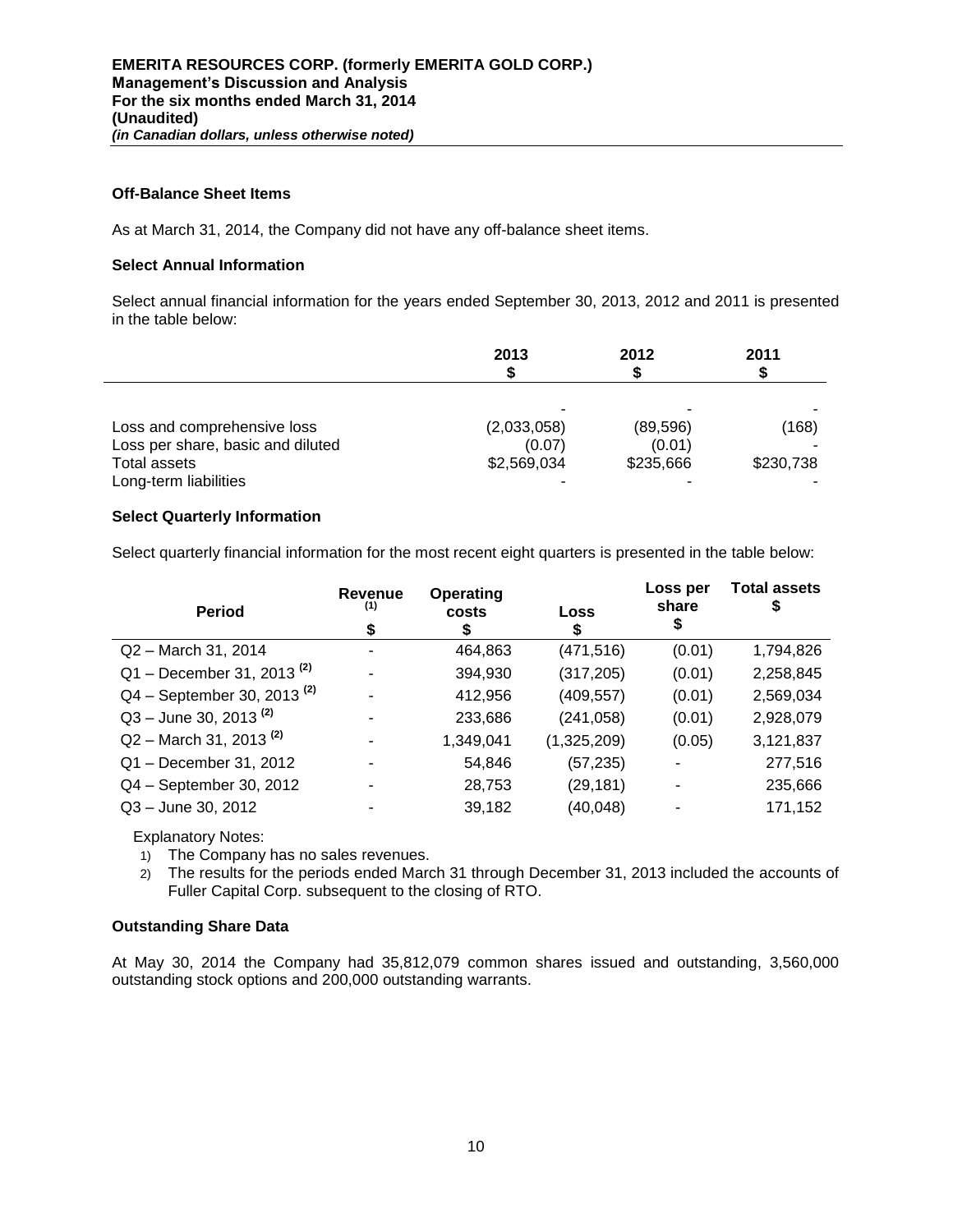### **Financial Instruments**

The Company's risk exposures and the impact on the Company's financial instruments are summarized below:

(a) *Credit risk* 

Counterparty credit risk is the risk that the financial benefits of contracts with a specific counterparty will be lost if a counterparty defaults on its obligations under the contract. This includes any cash amounts owed to the Company by those counterparties, less any amounts owed to the counterparty by the Company where a legal right of set-off exists and also includes the fair values of contracts with individual counterparties which are recorded in the financial statements.

#### a. *Trade credit risk*

The Company is not exposed to significant trade credit risk.

b. *Cash and cash equivalent*

In order to manage credit and liquidity risk the Company's policy is to invest only in highly rated investment grade instruments that have maturities of three months or less. Limits are also established based on the type of investment, the counterparty and the credit rating.

(b) *Currency risk* 

Currency risk is the risk that the fair value of, or future cash flows from, the Company's financial instruments will fluctuate because of changes in foreign exchange rates. Expenditures on the Company's property interests in Spain make it subject to foreign currency fluctuations which may adversely affect the Company's financial position, results of operations and cash flows. The Company is affected by changes in exchange rates between the Canadian Dollar, US Dollars and the Euro. As at March 31, 2014 and September 30, 2013, the Company had the following financial assets and liabilities denominated in foreign currency.

|                                          | March 31, 2014 |                   |                      |
|------------------------------------------|----------------|-------------------|----------------------|
|                                          | Euro           | <b>US dollars</b> | <b>British Pound</b> |
| Cash                                     | 208.412        | 19.627            |                      |
| Amounts receivable                       | 90.967         | -                 |                      |
| Accounts payable and accrued liabilities | (61,782)       | (19.346)          |                      |
|                                          | 237.597        | 281               |                      |

| <b>September 30, 2013</b>                  |   |          |     |          |  |          |  |  |  |
|--------------------------------------------|---|----------|-----|----------|--|----------|--|--|--|
| US dollars<br><b>British Pound</b><br>Euro |   |          |     |          |  |          |  |  |  |
| Cash                                       |   | 41.442   | \$. | 6.407    |  |          |  |  |  |
| Amounts receivable                         |   | 50.070   |     |          |  |          |  |  |  |
| Accounts payable and accrued liabilities   |   | (73,455) |     | (18,030) |  | (11,181) |  |  |  |
|                                            | J | 18.057   |     | (11,623) |  | (11,181) |  |  |  |

A 1% strengthening (weakening) of the Canadian dollar against the Euro, US dollars and British Pound would decrease (increase) net loss by approximately \$2,376, \$3 and \$Nil (September 30, 2013 - \$180, 116 and \$112) respectively.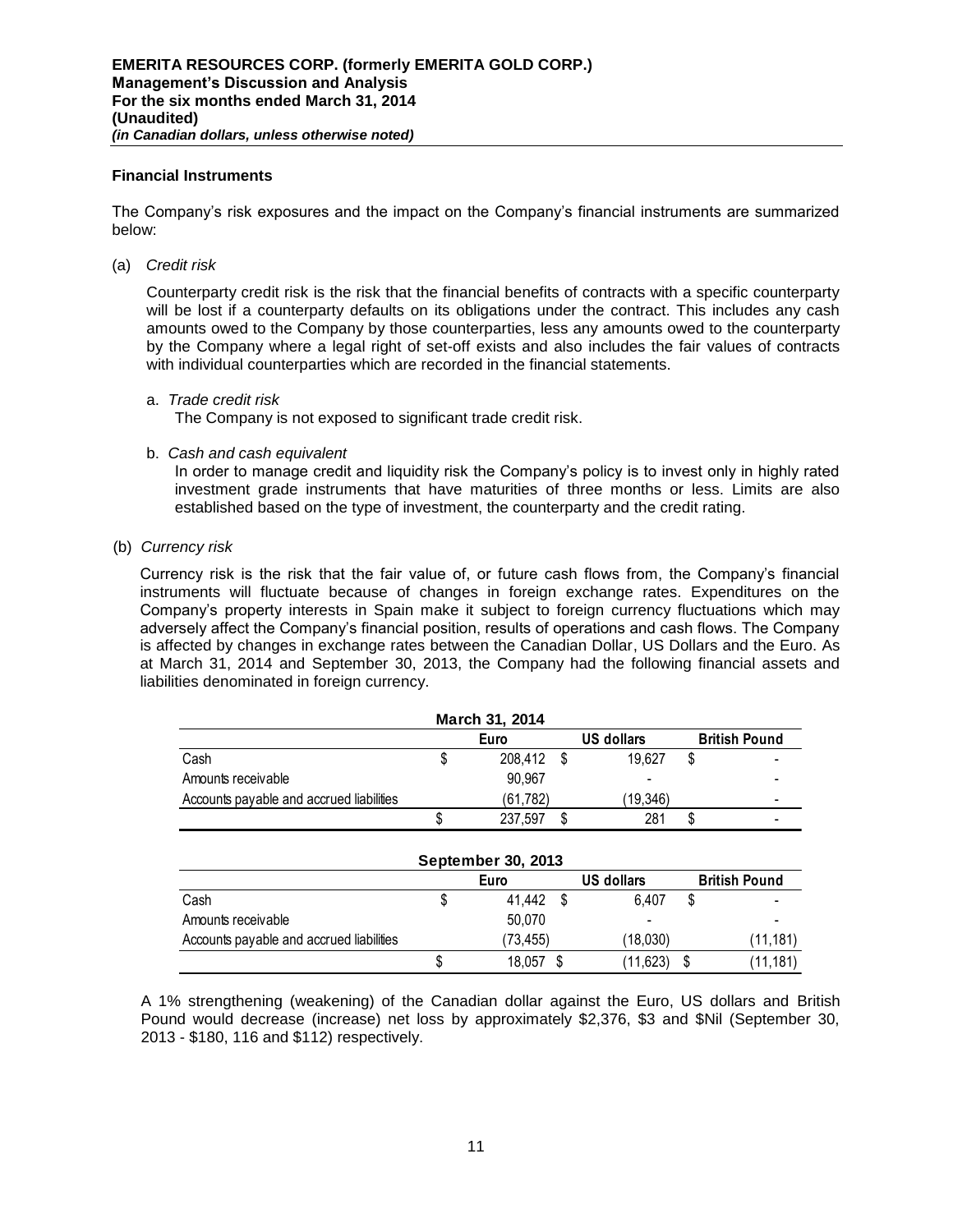## (c) *Liquidity risk*

Liquidity risk is the risk that an entity will encounter difficulty in meeting obligations associated with financial liabilities. The Company's approach to managing liquidity risk is to ensure that it will have sufficient liquidity to meet liabilities when due. As at March 31, 2014, the Company had a cash and cash equivalent balance of \$558,493 (September 30, 2013 - \$1,712,915) to settle current liabilities of \$177,728 (September 30, 2013 - \$165,289).

## (d) *Commodity price risk*

The Company is exposed to price risk with respect to commodity and equity prices. Equity price risk is defined as the potential adverse impact on the Company's earnings due to movements in individual equity prices or general movements in the level of the stock market. Commodity price risk is defined as the potential adverse impact on earnings and economic value due to commodity price movements and volatilities. The Company closely monitors commodity prices, as it relates to gold, individual equity movements and the stock market to determine the appropriate course of action to be taken by the Company. Commodity price risk is remote as the Company is not a producing entity.

The Company's financial assets and financial instruments as at March 31, 2014 included cash and cash equivalent of \$558,493, amount receivable of \$115,154, and a reclamation deposit of \$23,119 which were classified as loans and receivables, and accounts payables and accrued liabilities of \$177,728, which were classified as other financial liabilities.

# **Addition of Director**

On December 9, 2013, the Company announced the appointment of Ms. Catherine Stretch to its Board of Directors. Ms. Stretch has been Chief Executive Officer of DT Plantations Limited, a 40,000 hectare palm oil plantation under development in southern Philippines, since mid-2012. Previously, Catherine was a partner and the Chief Operating Officer of a Canadian investment firm, which had \$1 billion in assets under management and focused on managing resource oriented investment funds. In this role Catherine helped research, develop and structure early stage investments and investment vehicles in Canada and overseas, worked with legal teams, securities regulators and local partners and oversaw day-to-day operations and financial reporting requirements of the company. Catherine has a BA in Economics from the University of Western Ontario and an MBA in International Business from the Schulich School of Business at York University.

## **Critical Accounting Policies**

The Company's significant accounting policies are described in Note 2 to the audited consolidated financial statements for the year ended September 30, 2013. The preparation of statements in conformity with IFRS requires management to make estimates and assumptions that affect the reported amounts of assets and liabilities at the date of the financial statements and reported amounts of expenses during the reporting period. Actual outcomes could differ from these estimates. The following is a list of the accounting policies that management believes are critical, due to the degree of uncertainty regarding the estimates and assumptions involved and the magnitude of the asset, liability or expense being reported:

- Foreign currencies
- Exploration and evaluation properties
- Income tax accounts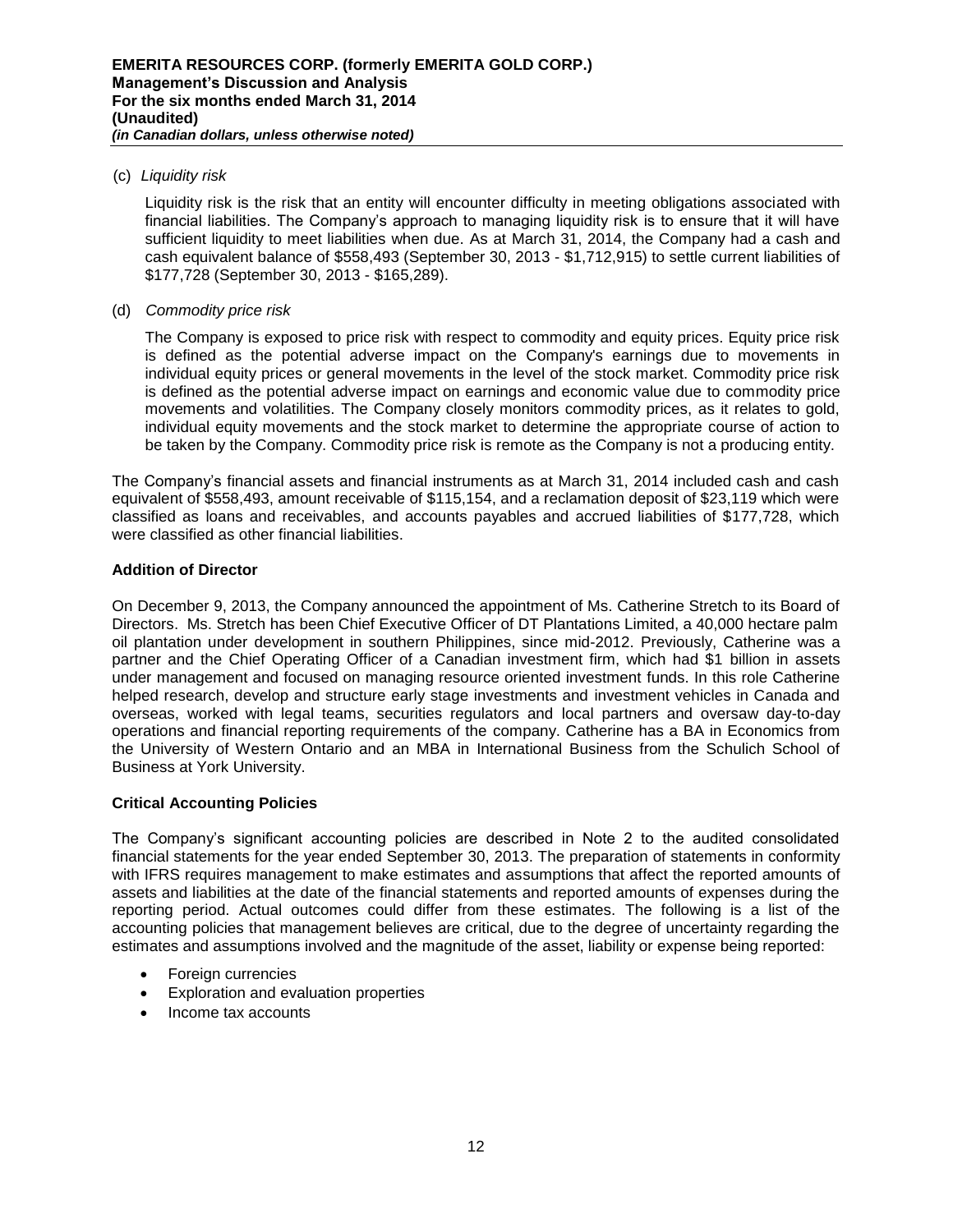## *Foreign currencies*

The presentation and functional currency of the Company is the Canadian dollar.

Transactions in currencies other than the functional currency are recorded at the rates of exchange prevailing on the dates of the transactions. At each financial position reporting date, monetary assets and liabilities that are denominated in foreign currencies are translated at the rates prevailing at the date of the statement of financial position. Exchange differences are recognized in operations in the period in which they arise.

The Company makes expenditures and incurs costs in Euros ("EUR") and United States Dollars ("US\$"). At March 31, 2014, one Canadian dollar was worth US\$0.9046 (2013 – US\$0.9843) and EUR 0.6567 (2013 – EUR 0.7668). During the six months ended March 31, 2014, the average value of one Canadian dollar was US\$0.9287 (2013 – US\$1.0000) and EUR 0.6799 (2012 – EUR 0.7639).

### *Exploration and evaluation properties*

|                                          | Las Morras      | Peña Encina     |                 | Los Vieros Sierra Alta   |           |
|------------------------------------------|-----------------|-----------------|-----------------|--------------------------|-----------|
|                                          | <b>Property</b> | <b>Property</b> | <b>Property</b> | <b>Property</b>          | Total     |
|                                          |                 |                 |                 |                          | \$        |
| Balance, September 30, 2013              | 710,140         | 24,384          | 2,657           | ۰                        | 737,181   |
| Cost incurred during the period:         |                 |                 |                 |                          |           |
| Land management fees, taxes and permits  | 50,826          | 6,253           |                 | ٠                        | 57,079    |
| Labour, contract geologists, prospectors | 78,797          | 8,184           |                 | $\overline{\phantom{a}}$ | 86.981    |
| Field expenses                           | 1,108           | 4               |                 | ٠                        | 1,112     |
| Sample analysis                          | 1,934           |                 |                 |                          | 1,934     |
| Travel, meals and accommodations         | 6.611           | 1.130           | ٠               | 1.330                    | 9,071     |
| Vehicle and fuel                         | 3,834           | 268             |                 | 375                      | 4.477     |
| Overhead - Project office Sevilla        | 77,233          | 78,733          | 1,663           | 1,622                    | 159,251   |
| Adjustment from prior period             | (70, 727)       | 48,907          | 1,479           | (373)                    | (20, 714) |
| Balance, March 31, 2014                  | 863,318         | 168,022         | 5,799           | 2.954                    | 1,040,093 |

|                                          | <b>Las Morras</b><br><b>Property</b> | Peña Encina<br><b>Property</b> | <b>Los Vieros</b><br><b>Property</b> | Total   |
|------------------------------------------|--------------------------------------|--------------------------------|--------------------------------------|---------|
|                                          |                                      | S                              | S                                    | \$      |
| Balance, September 30, 2012              | 184,407                              |                                |                                      | 184,407 |
| Cost incurred during the year:           |                                      |                                |                                      |         |
| Land management fees, taxes and permits  | 37,107                               |                                |                                      | 37,107  |
| Labour, contract geologists, prospectors | 83,098                               |                                |                                      | 83,098  |
| Field expenses                           | 81,004                               | 1,370                          | 66                                   | 82,440  |
| Sample analysis                          | 33,679                               |                                |                                      | 33,679  |
| Mapping and surveying                    | 11,593                               |                                |                                      | 11,593  |
| <b>Technical reports</b>                 | 5,332                                | 12,175                         |                                      | 17,507  |
| Travel, meals and accommodations         | 42,114                               | 1,141                          | 1,348                                | 44,603  |
| Trenching                                | 26,095                               |                                |                                      | 26,095  |
| Vehicle and fuel                         | 24,173                               |                                | 184                                  | 24,357  |
| Legal                                    | 12,636                               |                                |                                      | 12,636  |
| Overhead - Project office Sevilla        | 168,902                              | 9,698                          | 1,059                                | 179,659 |
| Balance, September 30, 2013              | 710,140                              | 24,384                         | 2,657                                | 737.181 |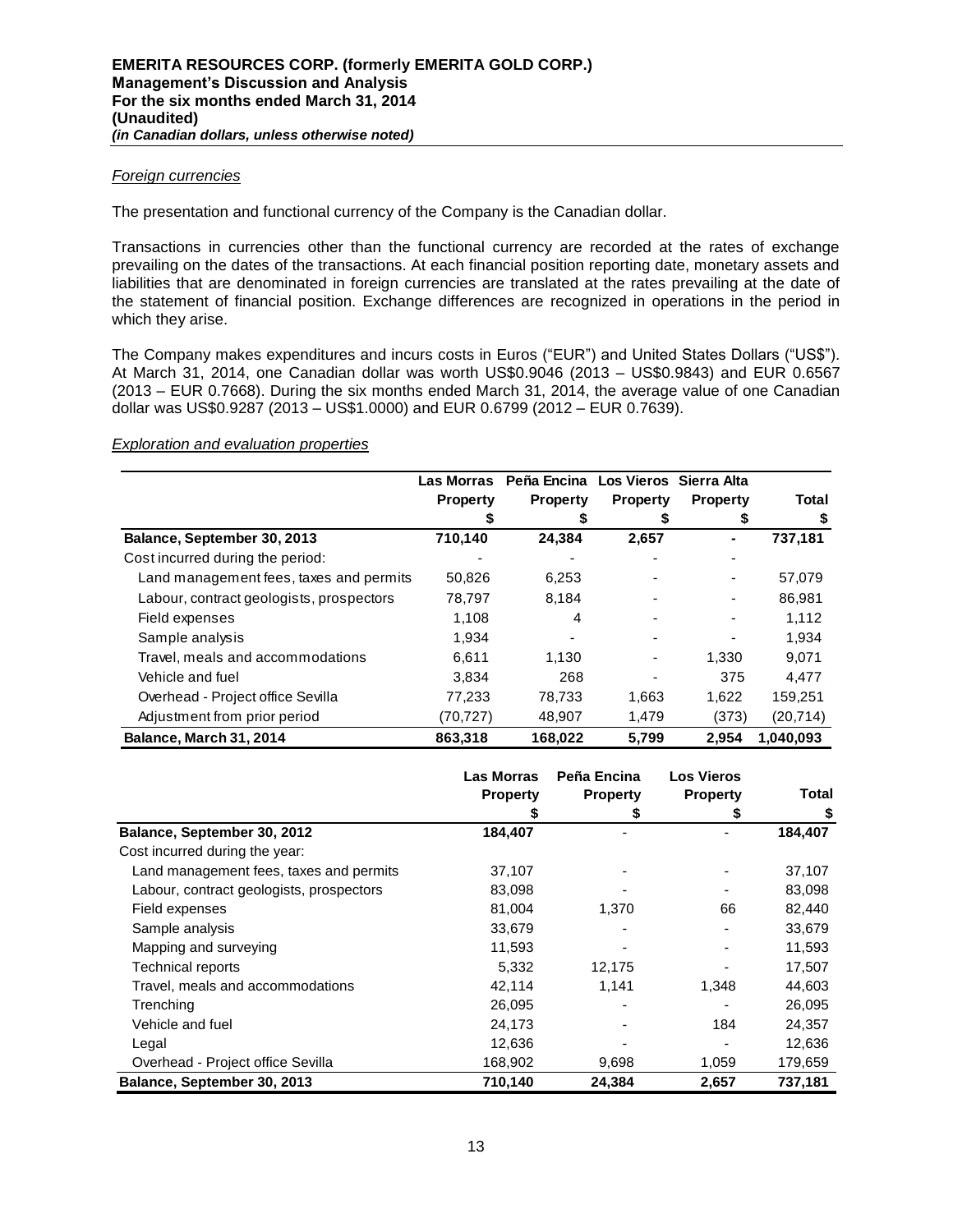Once a license to explore an area has been secured, expenditures on exploration and evaluation activities are capitalized to exploration and evaluation properties and classified as a component of property, plant and equipment.

Exploration expenditures relate to the initial search for deposits with economic potential and to detailed assessments of deposits or other projects that have been identified as having economic potential.

Management reviews the carrying value of capitalized exploration and evaluation costs at least annually. The review is based on the Company's intentions for the development of the undeveloped property. Subsequent recovery of the resulting carrying value depends on successful development or sale of the undeveloped project. If a project does not prove viable, all irrecoverable costs associated with the project net of any impairment provisions are written off to operations.

The recoverability of amounts shown for exploration and evaluation properties is dependent upon the discovery of economically recoverable reserves, the ability of the Company to obtain financing to complete development of the properties, and on future production or proceeds of disposition.

Costs recovered in excess of the carrying amount are recognized in operations.

At March 31, 2014, the Company had exploration and evaluation properties on the statement of financial position of \$1,040,093 (September 30, 2013 - \$737,181).

## **Commitments and Contingencies**

The Company's exploration activities are subject to various laws and regulations governing the protection of the environment. These laws and regulations are continually changing and generally becoming more restrictive. The Company believes its operations are materially in compliance with all applicable laws and regulations. The Company expects to make expenditures to comply with such laws and regulations.

The Company is party to certain management contracts. These contracts contain minimum commitments of approximately \$300,000 (2013 - \$300,000) and additional contingent payments of up to approximately \$1,130,000 (2013 - \$1,100,000) upon the occurrence of a change of control. As a triggering event has not taken place, the contingent payments have not been reflected in these financial statements.

The Company is party to a shared costs services agreement, which expires on January 31, 2015. The maximum amount owed on early termination as of December 31, 2013 is \$67,500.

#### **Transactions with related parties**

During the three and six months ended March 31, 2014 and 2013, the Company entered into the following transaction in the ordinary course of business with related parties.

|                    | Purchases of goods and services |                             |  |        |  |                           |  |        |
|--------------------|---------------------------------|-----------------------------|--|--------|--|---------------------------|--|--------|
|                    |                                 | Three months ended March 31 |  |        |  | Six months ended March 31 |  |        |
|                    |                                 | 2014                        |  | 2013   |  | 2014                      |  | 2013   |
| Coastal Gold Corp. |                                 | ۰                           |  | 14.505 |  |                           |  | 14.505 |
|                    |                                 | $\overline{\phantom{0}}$    |  | 14.505 |  |                           |  | 14,505 |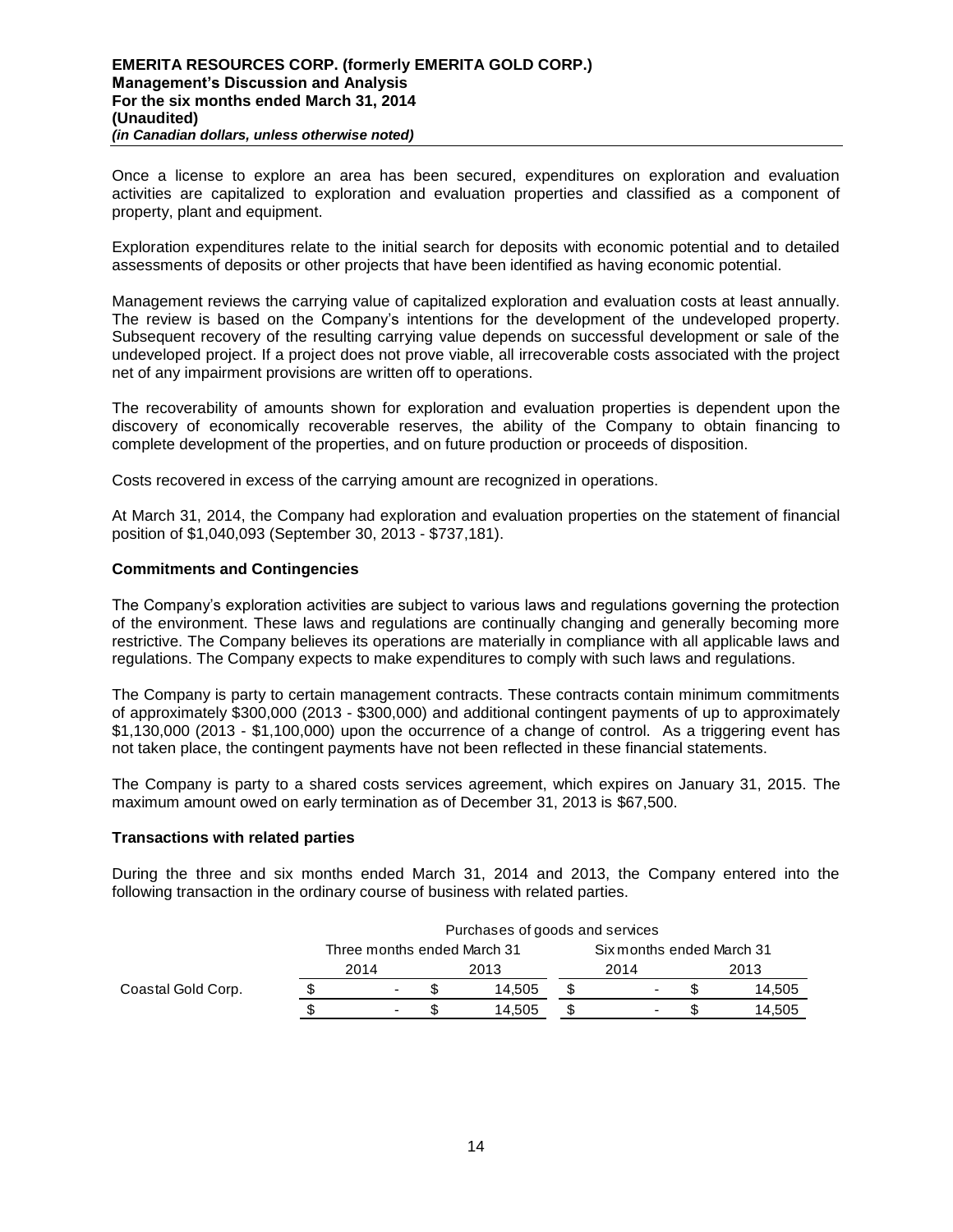|                           | Amount due from related parties as at |          |     |              |  |  |
|---------------------------|---------------------------------------|----------|-----|--------------|--|--|
|                           |                                       | March 31 |     | September 30 |  |  |
|                           |                                       | 2014     |     | 2013         |  |  |
| Pitchblack Resources Ltd. | \$                                    | 420      | \$. |              |  |  |
| Valencia Ventures Inc.    |                                       | 420      |     | -            |  |  |
|                           |                                       | 840      |     |              |  |  |

The Company reimbursed \$Nil salary costs for the services of a field geologist employed by Costal Gold Corp during the three and six months ended March 31, 2014 (2013 - \$14,505). The Company also recovered training and educational costs paid on behalf of Costal Gold Corp., Pitchblack Resources Ltd. and Valencia Ventures Inc. As at March 31, 2014, \$840 were due from the related parties (September 31, 2013 - \$Nil).

A director and officers of the Company, David Gower, Greg Duras and Josh Van Deurzen, are director and officers of Coastal Gold Corp. Officers of the Company, Josh Van Deurzen and Greg Duras, are a director and officers of Pitchblack Resources Ltd. An officer of the Company, Greg Duras, is an officer of Valencia Ventures Inc.

The Company shares office space with other companies who may have common officers or directors. The costs associated with this space are administered by an unrelated company.

As at March 31, 2014, an amount of \$7,530 included in accounts payable net of amount receivable, were owed to directors and officers of the Company (September 30, 2013 - \$36,565). The amounts outstanding on fees are unsecured, non-interest bearing, with no fixed terms of repayment.

## *Compensation of key management personnel of the Company*

In accordance with IAS 24, key management personnel are those persons having authority and responsibility for planning, directing and controlling the activities of the Company directly or indirectly, including any directors (executive and non-executive) of the Company. During the three and six months ended March 31, 2014 and 2013, the remuneration of directors and other members of key management personnel are as follows:

|                      | 3 months ended March 31, |      |         |  | 6 months ended March 31, |  |         |  |
|----------------------|--------------------------|------|---------|--|--------------------------|--|---------|--|
|                      | 2014                     |      | 2013    |  | 2014                     |  | 2013    |  |
| Short-term benefits  | 129.923                  | - \$ | 97.282  |  | 253.248                  |  | 159.567 |  |
| Share-based payments | $\blacksquare$           |      | 240,000 |  | $\blacksquare$           |  | 240,000 |  |
|                      | 129.923                  |      | 337.282 |  | 253,248                  |  | 399,567 |  |

In connection with the November 2012 private placement, officers and directors of the Company subscribed for 605,294 subscription receipts for total proceeds of \$102,900.

## **Risk Factors**

Mining exploration inherently contains a high degree of risk and uncertainty, which even a combination of careful evaluation, experience and knowledge may not eliminate. The following are certain factors relating to the business of the Company, which factors investors should carefully consider when making an investment decision concerning the Company shares. These risks and uncertainties are not the only ones facing the Company. Additional risks and uncertainties not presently known that the Company currently deems immaterial, may also impair the operations of the Company. If any such risks actually occur, the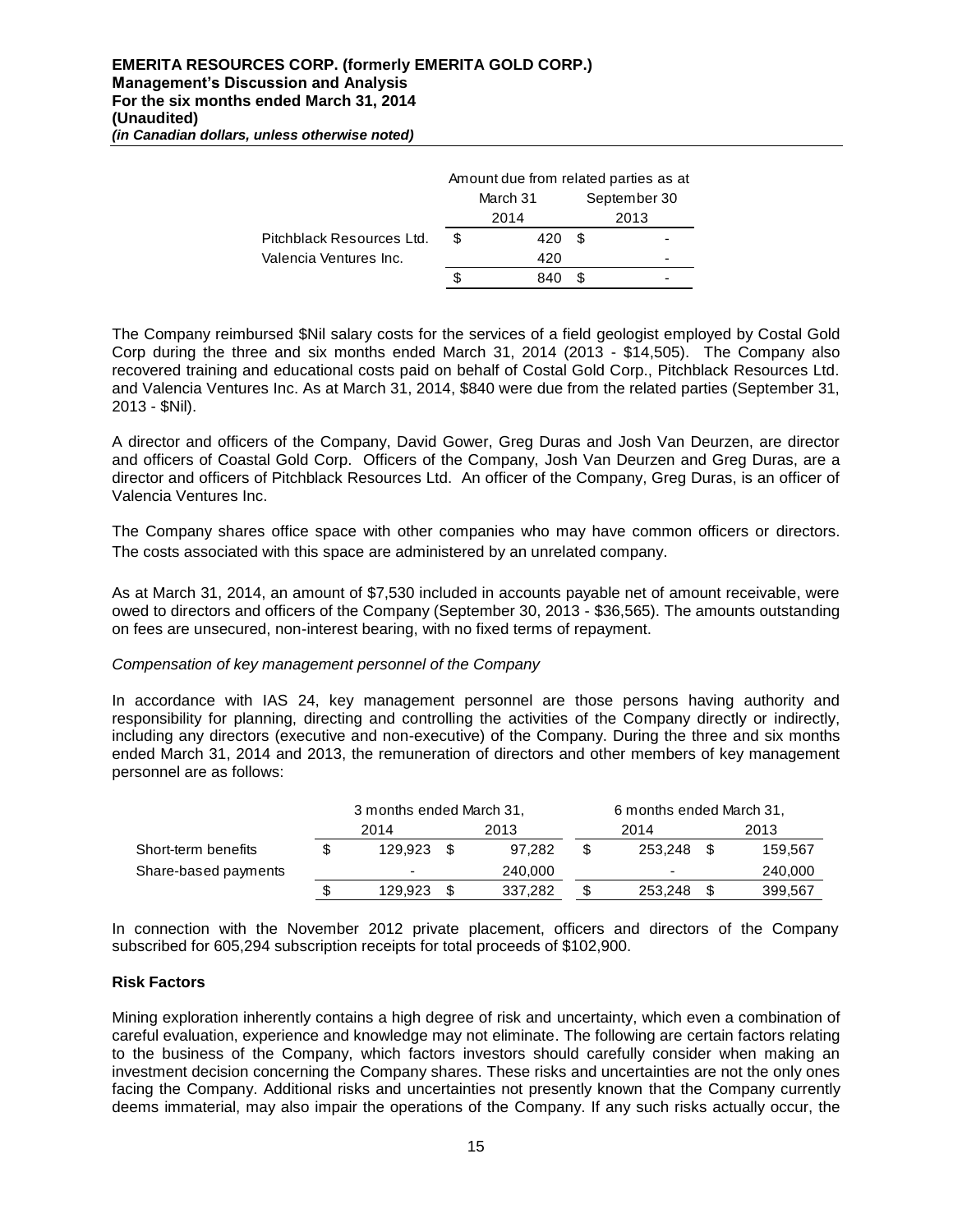financial condition, liquidity and results of operations of the Company could be materially adversely affected and the ability of the Company to implement its growth plans could be adversely affected. An investment in the Company is speculative. An investment in the Company will be subject to certain material risks and investors should not invest in securities of the Company unless they can afford to lose their entire investment. The following is a description of certain risks and uncertainties that may affect the Company.

## *Limited Operating History*

The Company is a relatively new company with limited operating history. The Company only recently acquired its interest in the Properties and the Company has no history of business or mining operations, revenue generation or production history. The Company has yet to generate a profit from their activities. The Company will be subject to all of the business risks and uncertainties associated with any new business enterprise, including the risk that it will not achieve its growth objective. The Company anticipates that it may take several years to achieve positive cash flow from operations.

## *No Mineral Resources or Mineral Reserves*

Resource exploration is a speculative business, characterized by a number of significant risks including, among other things, unprofitable efforts resulting not only from the failure to discover mineral deposits but also from finding mineral deposits that, though present, are insufficient in quantity and quality to return a profit from production. The marketability of minerals acquired or discovered by the Company may be affected by numerous factors which are beyond the control of the Company and which cannot be accurately predicted, such as market fluctuations, the proximity and capacity of milling facilities, mineral markets and processing equipment, and such other factors as government regulations, including regulations relating to royalties, allowable production, importing and exporting of minerals, and environmental protection, the combination of which factors may result in the Company not receiving an adequate return of investment capital.

The Properties are in the exploration stage only and, to date, no mineral resources or mineral reserves have been identified. Development of the Properties will follow only if favourable exploration results are obtained. The business of exploration for minerals and mining involves a high degree of risk. Few properties that are explored are ultimately developed into producing mines. There is no assurance that any mineral resources or mineral reserves will be identified or developed. The long-term profitability of the Company's operations will in part be directly related to the costs and success of its exploration programs, which may be affected by a number of factors.

Substantial expenditures are required to establish mineral resources and mineral reserves and to develop the mining and processing facilities and infrastructure at any site chosen for mining. Although substantial benefits may be derived from the discovery of a major mineralized deposit, no assurance can be given that minerals will be discovered in sufficient quantities to justify commercial operations or that funds required for development can be obtained on a timely basis.

#### *Substantial Capital Requirements and Liquidity*

Substantial additional funds for the establishment of the Company's current and planned operations will be required. No assurances can be given that the Company will be able to raise the additional funding that may be required for such activities, should such funding not be fully generated from operations. Mineral prices, environmental rehabilitation or restitution, current financial conditions, revenues, taxes, capital expenditures, operating expenses and geological results are all factors which will have an impact on the amount of additional capital that may be required. To meet such funding requirements, the Company may be required to undertake additional equity financing, which would be dilutive to shareholders. Debt financing, if available, may also involve restrictions on financing and operating activities. There is no assurance that additional financing will be available on terms acceptable to the Company or at all. If the Company is unable to obtain additional financing as needed, it may be required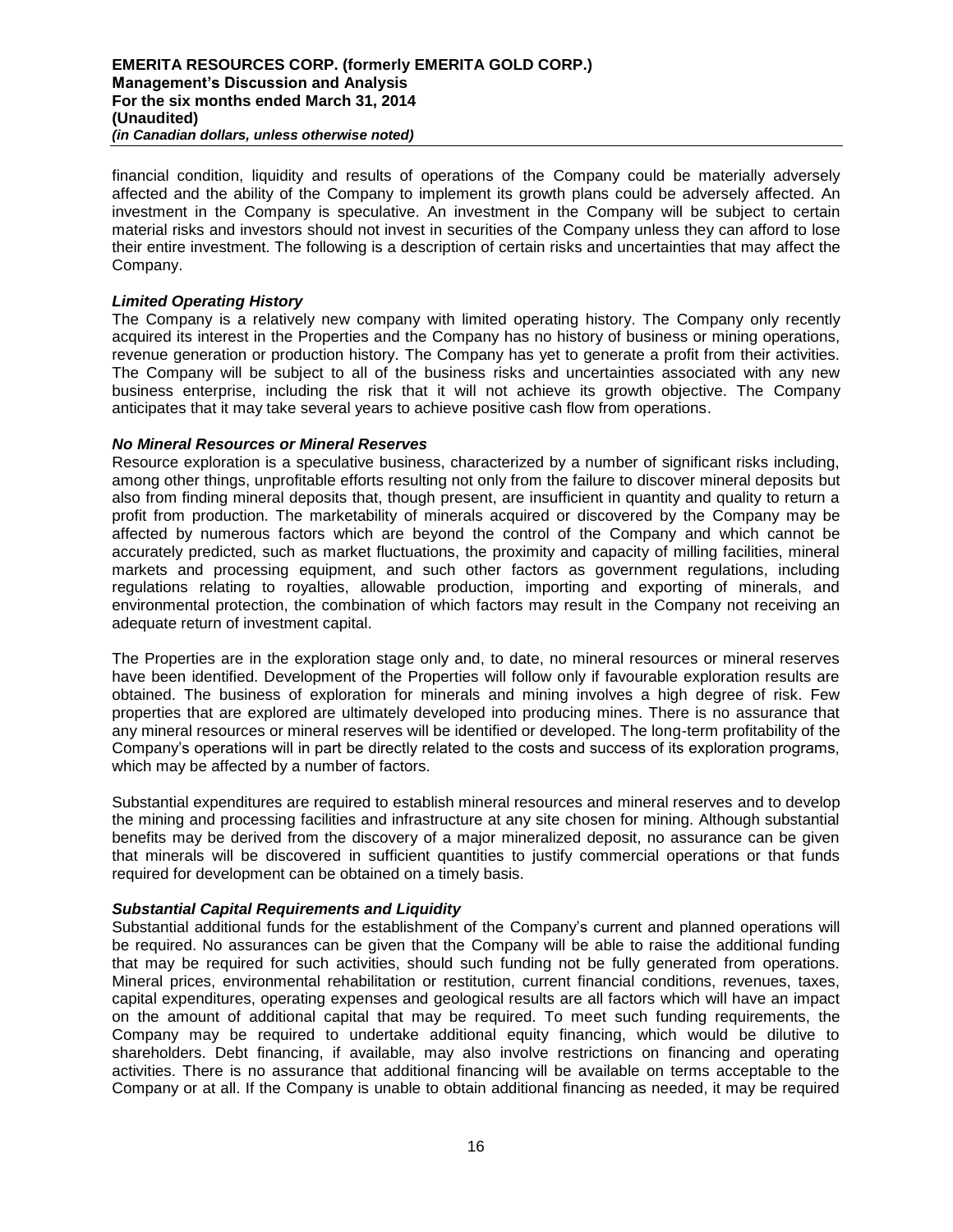to reduce the scope of its operations and pursue only those projects that can be funded through cash flows generated from its existing operations, if any.

### *Fluctuating Mineral Prices*

The economics of mineral exploration are affected by many factors beyond the Company's control, including commodity prices, the cost of operations, variations in the grade of minerals explored and fluctuations in the market price of minerals. Depending on the price of minerals, the Company may determine that it is impractical to continue a mineral exploration operation.

Mineral prices are prone to fluctuations and the marketability of minerals is affected by government regulation relating to price, royalties, allowable production and the importing and exporting of minerals, the effect of which cannot be accurately predicted. There is no assurance that a profitable market will exist for the sale of any minerals that may be found on the Properties.

### *Regulatory, Permit and License Requirements*

The current or future operations of the Company require permits from various governmental authorities, and such operations are and will be governed by laws and regulations that may concern, among other things, exploration, development, production, taxes, labour standards, occupational health, waste disposal, toxic substances, land use, environmental protection, site safety and other matters. Companies engaged in the exploration and development of mineral properties generally experience increased costs and delays in development and other schedules as a result of the need to comply with applicable laws, regulations and permits. There can be no assurance that all permits which the Company may require for facilities and the conduct of exploration and development operations on the Properties will be obtainable on reasonable terms, or that such laws and regulations will not have an adverse effect on any exploration or development project which the Company might undertake.

Failure to comply with applicable laws, regulations and permitting requirements may result in enforcement actions, including orders issued by regulatory or judicial authorities causing operations to cease or be curtailed and may include corrective measures requiring capital expenditures, installation of additional equipment or remedial actions. Parties engaged in exploration and development operations may be required to compensate those suffering loss or damage by reason of the exploration and development activities and may have civil or criminal fines or penalties imposed upon them for violation of applicable laws or regulations. Amendments to current laws, regulations and permits governing operations and activities of mineral companies, or more stringent implementation thereof, could have a material adverse impact on the Company and cause increases in capital expenditures or exploration and development costs, or require abandonment or delays in the development of new or existing properties.

## *Financing Risks and Dilution to Shareholders*

The Company will have limited financial resources, no operations and no revenues. Even if the Company's exploration program on one or more of the Properties are successful, additional funds will be required for the purposes of further exploration and development. There can be no assurance that the Company will be able to obtain adequate financing in the future or that such financing will be available on favourable terms or at all. It is likely such additional capital will be raised through the issuance of additional equity which would result in dilution to the Company's shareholders.

#### *Title to Properties*

Acquisition of title to mineral properties is a very detailed and time-consuming process. Title to, and the area of, mineral properties may be disputed. The Company cannot give an assurance that title to some or all of the Company's interest in the Properties will not be challenged or impugned. Mineral properties sometimes contain claims or transfer histories that examiners cannot verify. A successful claim that the Company does not have the interest it understands it has in the Properties could cause the Company to lose any rights to explore, develop and mine any minerals on the Properties without compensation for its prior expenditures relating to the Properties.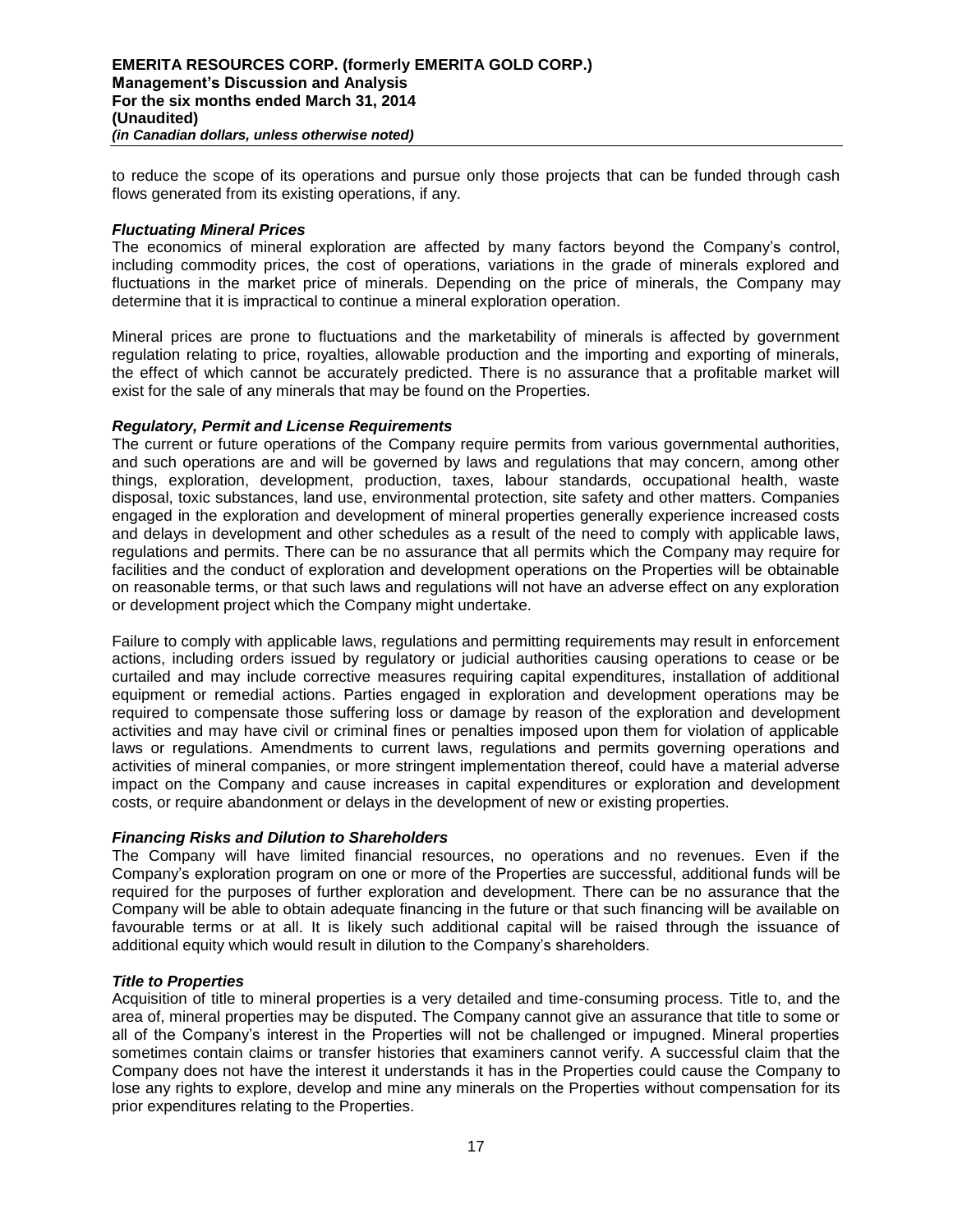## *Competition*

The mineral exploration and development industry is highly competitive. The Company will have to compete with other companies, many of which have greater financial, technical and other resources than the Company, for, among other things, the acquisition of minerals claims, leases and other mineral interests, as well as for the recruitment and retention of qualified employees and other personnel. Failure to compete successfully against other companies could have a material adverse effect on the Company and its prospects.

## *Reliance on Management and Dependence on Key Personnel*

The success of the Company will be largely dependent upon the performance of its directors and officers and the ability to attract and retain key personnel. The loss of the services of these persons may have a material adverse effect on the Company's business and prospects. The Company will compete with numerous other companies for the recruitment and retention of qualified employees and contractors. There is no assurance that the Company can maintain the service of its directors and officers or other qualified personnel required to operate its business. Failure to do so could have a material adverse effect on the Company and its prospects.

# *Environmental Risks*

The Company's exploration and appraisal programs will, in general, be subject to approval by regulatory bodies. Additionally, all phases of the exploration, development and mining business present environmental risks and hazards and are subject to environmental regulation pursuant to a variety of international conventions and national and local laws and regulations. Environmental legislation provides for, among other things, restrictions and prohibitions on spills, releases or emissions of various substances produced in association with exploration, development and mining operations. The legislation also requires that wells and facility sites be operated, maintained, abandoned and reclaimed to the satisfaction of applicable regulatory authorities. Compliance with such legislation can require significant expenditures and a breach may result in the imposition of fines and penalties, some of which may be material. Environmental legislation is evolving in a manner expected to result in stricter standards and enforcement, larger fines and liability and potentially increased capital expenditures and operating costs.

## *Local Resident Concerns*

Apart from ordinary environmental issues, the exploration, development and mining of the Properties could be subject to resistance from local residents that could either prevent or delay exploration and development of the Properties.

## *Conflicts of Interest*

Certain of the directors and officers of the Company will be engaged in, and will continue to engage in, other business activities on their own behalf and on behalf of other companies (including mineral resource companies) and, as a result of these and other activities, such directors and officers may become subject to conflicts of interest. The BCBCA provides that in the event that a director has a material interest in a contract or proposed contract or agreement that is material to an Company, the director shall disclose his interest in such contract or agreement and shall refrain from voting on any matter in respect of such contract or agreement, subject to and in accordance with the BCBCA. To the extent that conflicts of interest arise, such conflicts will be resolved in accordance with the provisions of the BCBCA.

## *Foreign Operations*

The Properties are located in Spain. As such, the Company's proposed activities with respect to the Properties will be subject to governmental, political, economic and other uncertainties, including but not limited to expropriation of property without fair compensation, repatriation of earnings, nationalization, currency fluctuations and devaluations, exchange controls and increases in government fees, renegotiation or nullification of existing concessions and contracts, changes in taxation policies, economic sanctions and the other risks arising out of foreign governmental sovereignty over the areas in which the Company's operations will be conducted, as well as risks including loss due to civil strife, acts of war,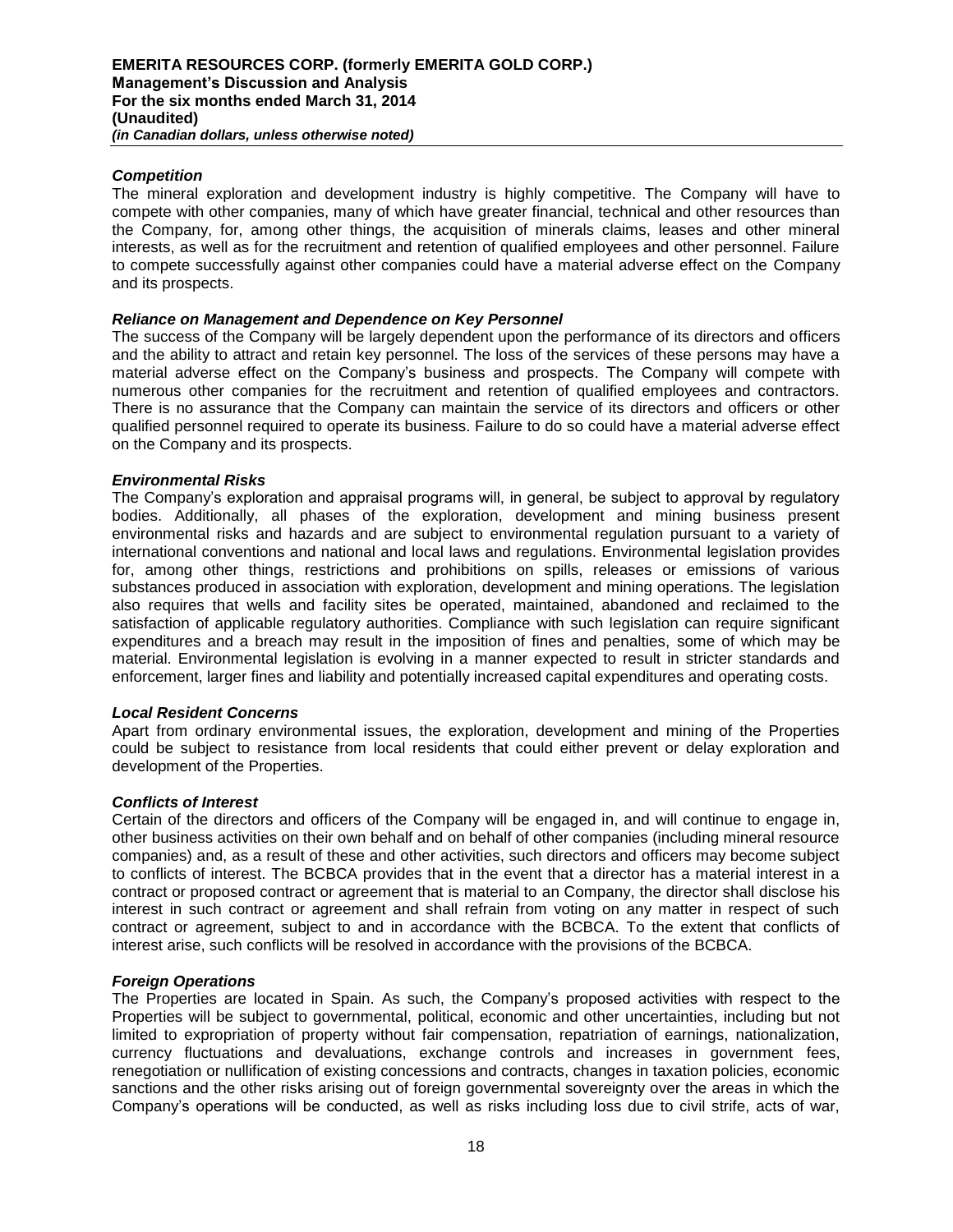insurrections and the actions of national labour unions. Future government actions concerning the economy, taxation, or the operation and regulation of nationally important facilities such as mines, could have a significant effect on the Company. No assurances can be given that the Company's plans and operations will not be adversely affected by future developments in Spain. Any changes in regulations or shifts in political attitudes will be beyond the Company's control and may adversely affect the Company's business.

### *Uninsurable Risks*

Exploration, development and production operations on mineral properties involve numerous risks, including unexpected or unusual geological operating conditions, rock bursts, cave-ins, fires, floods, earthquakes and other environmental occurrences, any of which could result in damage to, or destruction of, equipment and mines, damage to life or property, environmental damage and possible legal liability. Although precautions to minimize risk will be taken, operations are subject to hazards that may result in environmental pollution and consequent liability that could have a material adverse impact on the business, operations and financial performance of the Company. It is not always possible to obtain insurance against all such risks and the Company may decide not to insure against certain risks as a result of high premiums or other reasons. Should such liabilities arise, they could have an adverse impact on the Company's results of operations and financial condition and could cause a decline in the value of the Company shares.

**Litigation** The Company and/or its directors or officers may be subject to a variety of civil or other legal proceedings, with or without merit.